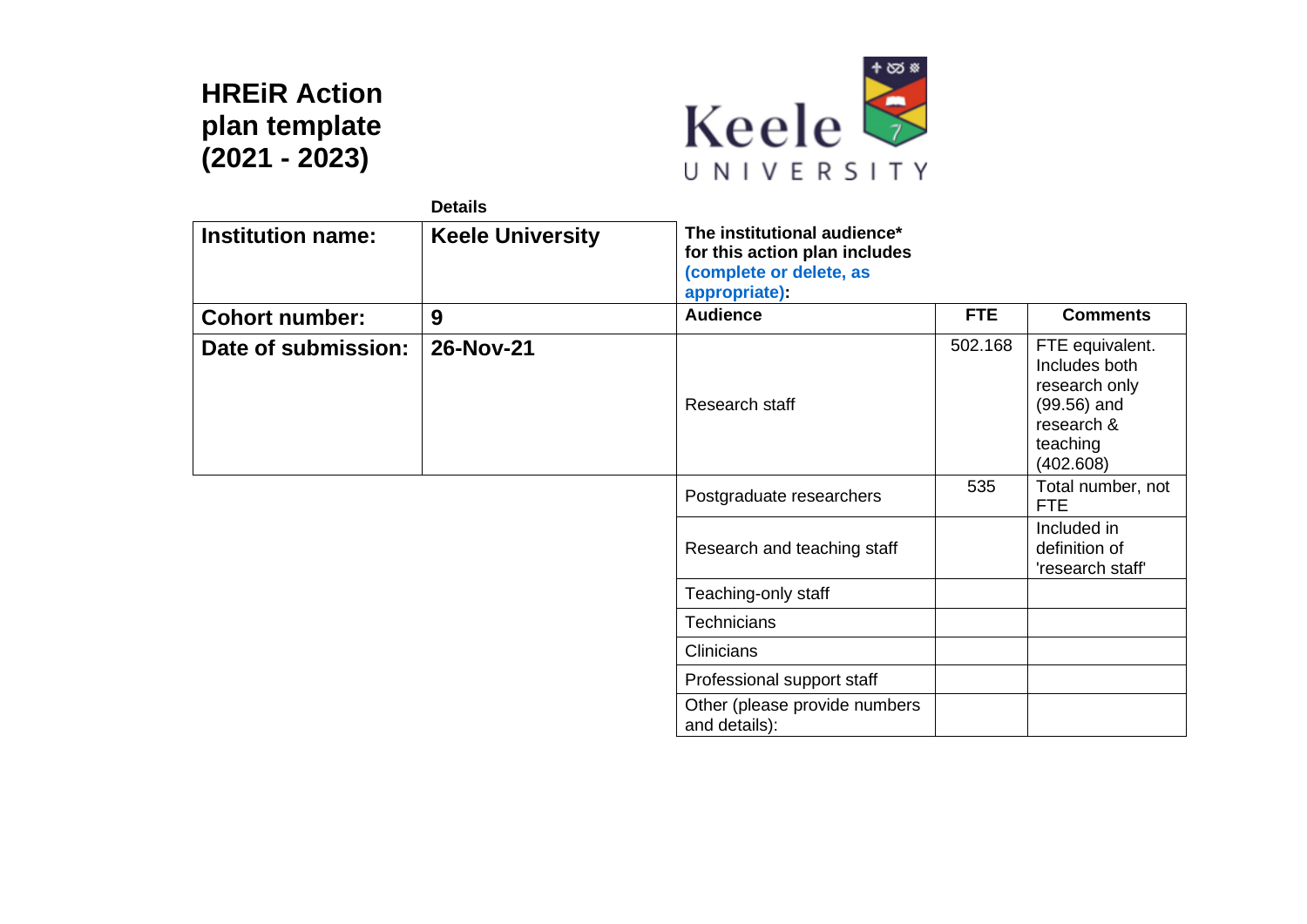|                                                                                   | <b>Obligation</b>                                               | Action                                                                                                                                                                                                                                                                                                                                                                                                                                 | Success measure (SMART)                                                                                                                                                                                                                                                                                                                            | <b>Deadline</b>                    | Respon<br>sibility                                                                                           | Progr<br><b>ess</b><br>upda<br>te (to<br>be<br>comp<br>leted<br>for<br>subm<br>issio<br>n) | Outcom<br>e/ result | Old<br><b>Concor</b><br>dat<br>principl<br>e and<br>clause |
|-----------------------------------------------------------------------------------|-----------------------------------------------------------------|----------------------------------------------------------------------------------------------------------------------------------------------------------------------------------------------------------------------------------------------------------------------------------------------------------------------------------------------------------------------------------------------------------------------------------------|----------------------------------------------------------------------------------------------------------------------------------------------------------------------------------------------------------------------------------------------------------------------------------------------------------------------------------------------------|------------------------------------|--------------------------------------------------------------------------------------------------------------|--------------------------------------------------------------------------------------------|---------------------|------------------------------------------------------------|
| <b>Environ</b><br>ment<br>and<br><b>Culture</b><br><b>Instituti</b><br><b>ons</b> |                                                                 |                                                                                                                                                                                                                                                                                                                                                                                                                                        |                                                                                                                                                                                                                                                                                                                                                    |                                    |                                                                                                              |                                                                                            |                     |                                                            |
| must:<br>EC <sub>1</sub>                                                          | Ensure that all relevant<br>staff are aware of the<br>Concordat | 1) The Concordat will also<br>continue as a regular item on<br><b>University Research Committee</b><br>(URC) & Senate. 2) The<br>Concordat is already referenced<br>in the Staff induction programme<br>and PGR student induction, but to<br>further support this a welcome<br>email to new research staff will<br>signpost the Concordat and<br>related support, e.g. Careers,<br>KDA, Organisational<br>Development relevant forums. | 1) Concordat discussed a<br>URC, at least once per year 2)<br>All new research staff starting<br>from 1st January 2022 have<br>received a signposting email<br>and related support (including<br>Concordat).<br>2) Minimum of 50% of<br>research staff to report 'some<br>understanding' of Concordat in<br>2023 CEDARS survey (up<br>from 35.8%). | <b>Nov</b><br>2023<br>July<br>2023 | <b>PVC</b><br>Resear<br>ch 8<br>Innovati<br><b>on</b><br>(PVC<br>R&I).<br>Head of<br>Resear<br>ch<br>Quality |                                                                                            |                     | <b>New</b>                                                 |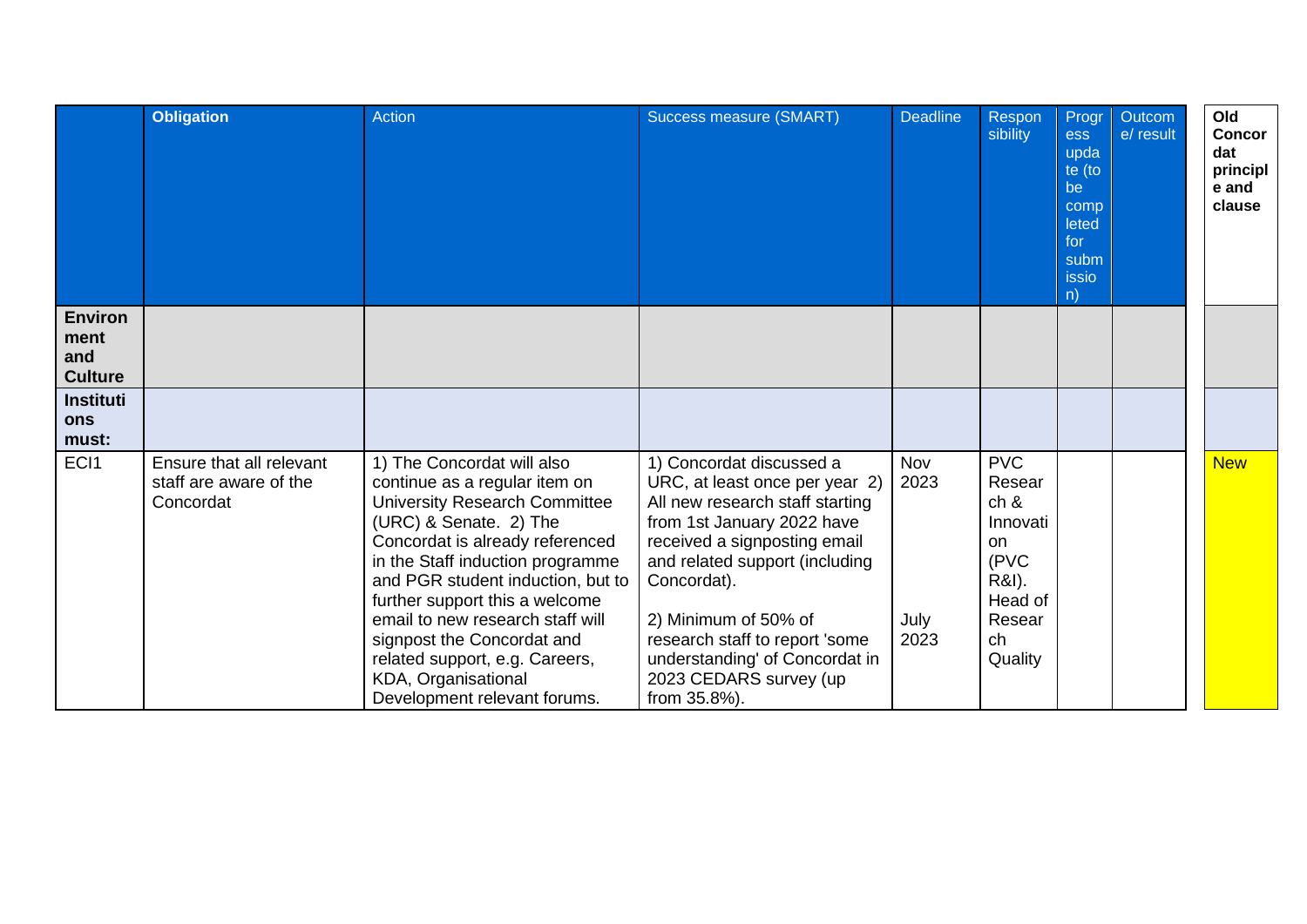| EC <sub>I2</sub> | Ensure that institutional<br>policies and practices<br>relevant to researchers<br>are inclusive, equitable<br>and transparent, and are<br>well-communicated to<br>researchers and their<br>managers                                                                                                            | Institutional research related<br>policies undertake Equality &<br>Diversity Analysis and are<br>communicated via relevant<br>research committee's, research<br>leaders forum, research staff<br>forum. A communications<br>strategy will be developed for<br>researchers, to ensure they<br>receive clear communications,<br>are made aware of institutional<br>practices and policies, and<br>researchers understand where to<br>find support/information | 1) Researcher<br><b>Communications Strategy</b><br>developed in consultation with<br>researchers (including HR EiR<br>group) and implemented.<br>2) University Research<br>Committee to have a standing<br>item on Equality and Diversity,<br>which cascades to Faculty<br>Research Committee's.<br>3) Minimum of 85% of<br>research staff reporting that<br>'institution is committed to<br>equality and diversity in 2023<br>CEDARS survey (up from | July<br>2022<br>Nov<br>2021<br>July<br>2023 | Commu<br>nication<br>S<br>Officer,<br><b>PVC</b><br>Resear<br>ch <sub>8</sub><br>Innovati<br><b>on</b> |  | P2.1<br>P6.8 |
|------------------|----------------------------------------------------------------------------------------------------------------------------------------------------------------------------------------------------------------------------------------------------------------------------------------------------------------|-------------------------------------------------------------------------------------------------------------------------------------------------------------------------------------------------------------------------------------------------------------------------------------------------------------------------------------------------------------------------------------------------------------------------------------------------------------|-------------------------------------------------------------------------------------------------------------------------------------------------------------------------------------------------------------------------------------------------------------------------------------------------------------------------------------------------------------------------------------------------------------------------------------------------------|---------------------------------------------|--------------------------------------------------------------------------------------------------------|--|--------------|
| EC <sub>I3</sub> | Promote good mental<br>health and wellbeing<br>through, for example, the<br>effective management of<br>workloads and people,<br>and effective policies and<br>practice for tackling<br>discrimination, bullying<br>and harassment, including<br>providing appropriate<br>support for those reporting<br>issues | In 2021, a new Dignity and<br><b>Respect Policy Statement was</b><br>approved and is supported by<br>updated Procedures for staff to<br>raise a complaint of bullying or<br>harassment and an anonymous<br>reporting tool. A new workload<br>allocation model was introduced<br>in 21/22. We will seek feedback<br>on the effectiveness of these new<br>interventions through our Athena<br>Swan Institutional Survey which<br>will run in November 2021.   | 83.6%)<br>1) Athena Swan Institutional<br>Survey launched Nov 2021<br>2) Summary of findings for<br>staff who undertake research<br>shared with HR EiR group, to<br>analyse and take action<br>accordingly<br>3) Minimum of 60% of<br>research staff to report that<br>institution "actively promotes<br>the importance of good mental<br>health and wellbeing of staff" in<br>2023 CEDARS survey (up<br>from 53.8%).                                 | Nov<br>2021<br>Mar<br>2022<br>July<br>2023  | Deputy<br><b>Director</b><br>of HR                                                                     |  | P6.9         |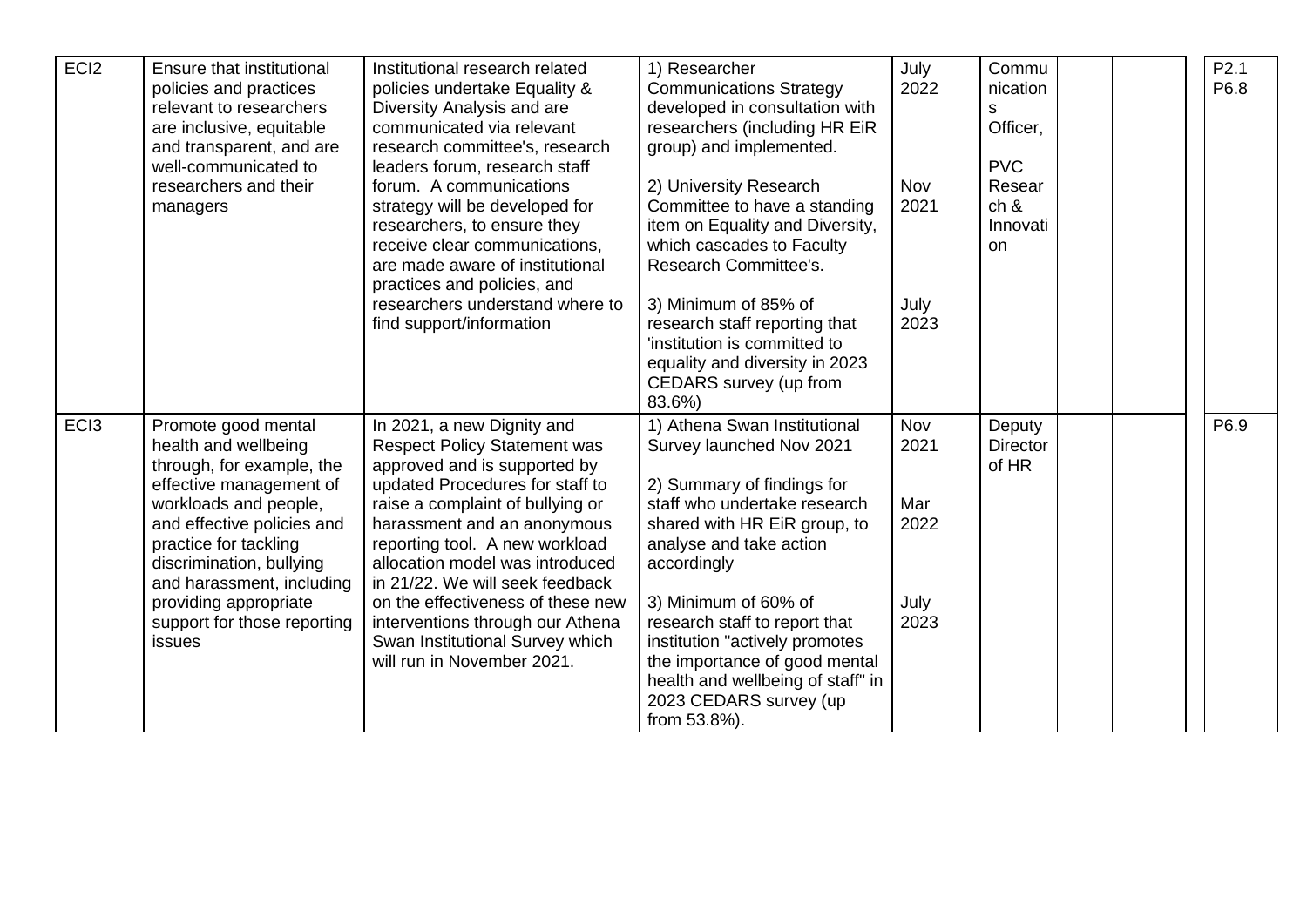| ECI4 | Ensure that managers of<br>researchers are effectively<br>trained in relation to<br>equality, diversity and<br>including, wellbeing and<br>mental health | All staff are required to complete<br>a mandatory training module of<br>Equality in the Workplace, and a<br>new Unconcious Bias mandatory<br>module will launch in October<br>2021. A module on Managing<br>Health & Safety is being updated<br>to become Managing Health,<br>Safety and Wellbeing (HS&W) in<br>the Workplace which will launch<br>in 2022. | 1) 100% completion rates for<br>all equality related mandatory<br>training. Unconscious bias<br>training launched by<br>December 2021. Minimum of<br>75% of attendees of<br>unconscious bias training to<br>rate outcome of the training as<br>effective in improving EDI<br>consideration on their day to<br>day actions. | Dec<br>2021  | Organis<br>ational<br>Develo<br>pment<br>Manag<br>er |  | P <sub>2.3</sub> |
|------|----------------------------------------------------------------------------------------------------------------------------------------------------------|-------------------------------------------------------------------------------------------------------------------------------------------------------------------------------------------------------------------------------------------------------------------------------------------------------------------------------------------------------------|----------------------------------------------------------------------------------------------------------------------------------------------------------------------------------------------------------------------------------------------------------------------------------------------------------------------------|--------------|------------------------------------------------------|--|------------------|
|      |                                                                                                                                                          |                                                                                                                                                                                                                                                                                                                                                             | 2) HS&W training developed<br>and launched by Dec 2022                                                                                                                                                                                                                                                                     | Dec<br>2022  |                                                      |  |                  |
|      |                                                                                                                                                          |                                                                                                                                                                                                                                                                                                                                                             | 3)10% increase in the number<br>of managers completing<br>HS&W training and 20%<br>increase for ther number of<br>research staff completing by<br>Summer 2024. Completion<br>rates currently stand at 84%<br>completion for Managerial and<br>Specialist and 42% for<br>Research staff.                                    | Dec<br>2022  |                                                      |  |                  |
|      |                                                                                                                                                          |                                                                                                                                                                                                                                                                                                                                                             | 4) HS&W training promoted to<br>managers of research staff by<br>Summer 2023                                                                                                                                                                                                                                               | Sept<br>2023 |                                                      |  |                  |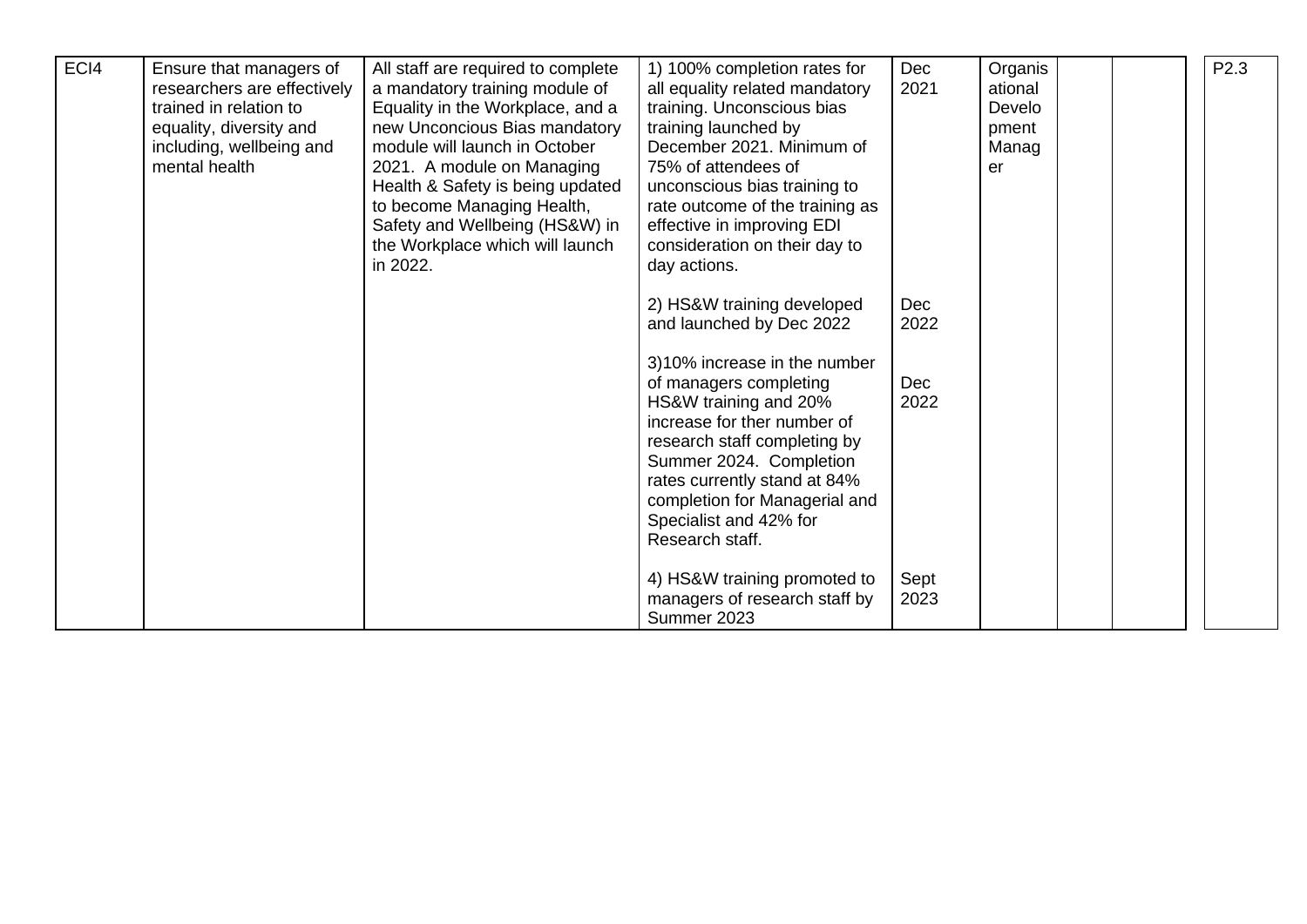| EC <sub>I5</sub> | Ensure that researchers<br>and their managers are<br>aware of, and act in<br>accordance with, the<br>highest standards of<br>research integrity                                                               | We will continue to raise the<br>profile of research integrity and<br>reproducibility through inclusion in<br>research staff induction<br>programme, attendance at<br>Research Leaders Network by the<br>Academic Lead for Research<br>Integrity and Improvement and<br>the Faculty Research Integrity<br>Champions, including an update<br>from the Academic Lead to<br><b>University Research Committee</b><br>and dedicated webpages and<br>resources for all researchers to<br>access.                                                                               | 1) Research reproducibility<br>incorporated into staff<br>induction programme<br>2) By January 2022, research<br>staff will complete Keele<br><b>University Research</b><br>Assurance System (KURAS)<br>for all new projects, to ensure<br>all legislative responsibilities<br>are met<br>3) Updated Research Integrity<br>and Improvement<br>webpages/resources released<br>4) Minimum of 75% of<br>research staff report institution<br>"promotes the highest<br>standards of research integrity<br>and conduct" in CEDARS<br>survey (up from 71.6%) | August<br>2022<br>January<br>2022<br>January<br>2022<br>July<br>2023 | <b>PVC</b><br>R&I<br>and<br><b>Director</b><br>of<br>Resear<br>ch<br>Strateg<br><b>Deliver</b><br>y               |  | P6.1          |
|------------------|---------------------------------------------------------------------------------------------------------------------------------------------------------------------------------------------------------------|--------------------------------------------------------------------------------------------------------------------------------------------------------------------------------------------------------------------------------------------------------------------------------------------------------------------------------------------------------------------------------------------------------------------------------------------------------------------------------------------------------------------------------------------------------------------------|--------------------------------------------------------------------------------------------------------------------------------------------------------------------------------------------------------------------------------------------------------------------------------------------------------------------------------------------------------------------------------------------------------------------------------------------------------------------------------------------------------------------------------------------------------|----------------------------------------------------------------------|-------------------------------------------------------------------------------------------------------------------|--|---------------|
| EC <sub>I6</sub> | Regularly review and<br>report on the quality of the<br>research environment and<br>culture, including seeking<br>feedback from<br>researchers, and use the<br>outcomes to improve<br>institutional practices | Regular surveys continue to be<br>conducted to iteratively receive<br>feedback and make<br>improvements to research<br>environment and culture. Internal<br>surveys include RaISE survey for<br>research staff interacting with<br>RaISE support team, along with<br>taking pulse of research staff.<br>The external CEDARS (Culture,<br><b>Employment and Development in</b><br>Academic Research Survey) will<br>be participated in regularly, to<br>provide external benchmarking<br>data. As will the external PRES<br>(Postgraduate Research<br>Experience Survey). | At least 2 research staff<br>surveys conducted per year,<br>which are reviewed and<br>improvement actions<br>considered at relevant<br>research committee (and HR<br>EiR meeting)                                                                                                                                                                                                                                                                                                                                                                      | July<br>2023                                                         | <b>Director</b><br>of<br>Resear<br>ch<br><b>Strateg</b><br>Deliver<br>y, KDA<br>(Resea<br>rcher<br>Develo<br>per) |  | P6.10<br>P7.5 |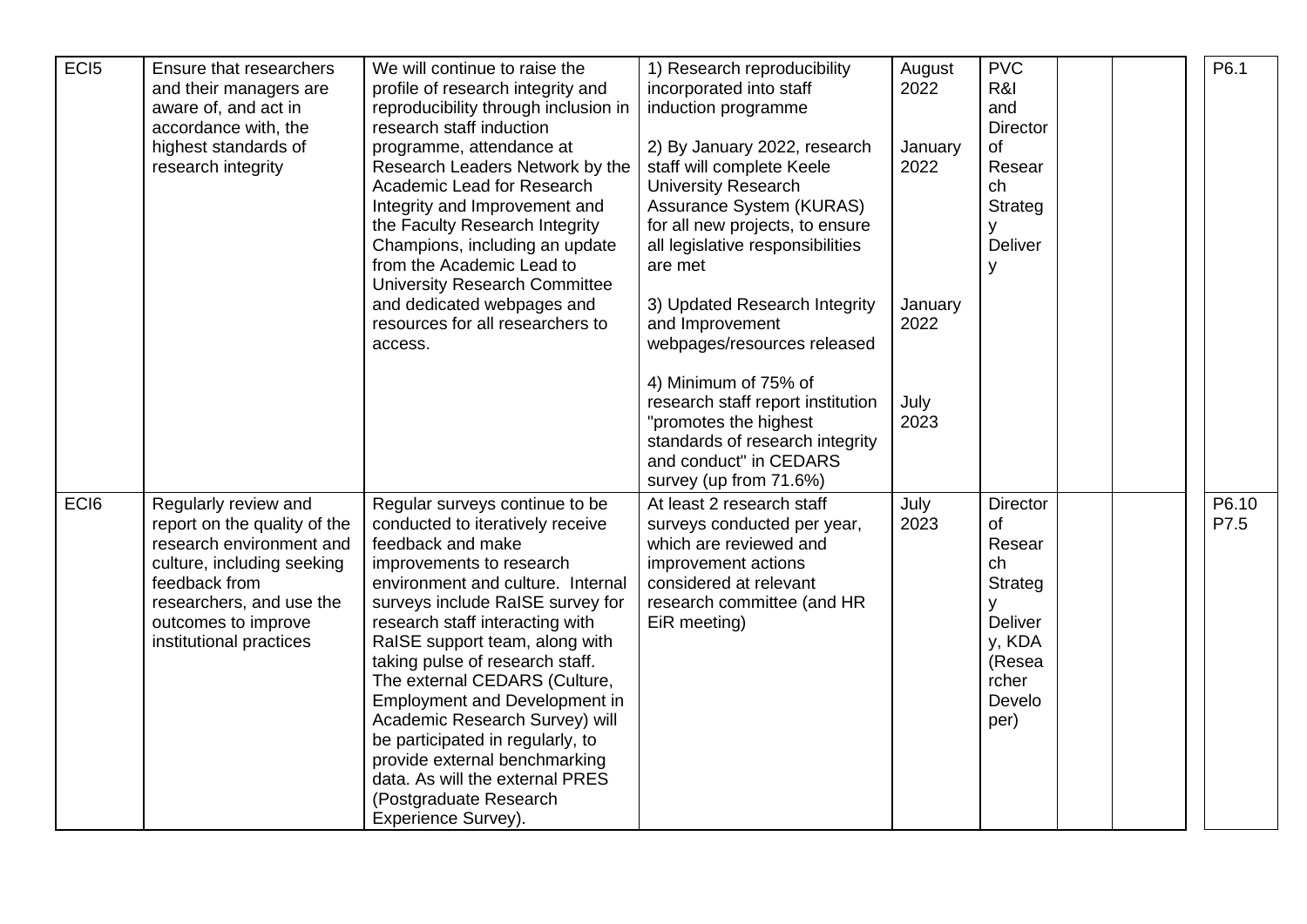| <b>Funders</b><br>must:                                   |                                                                                                                                                                                                                                                            |                                                                                                                                                                                    |                                                                                                                                                                                                                 |             |                                                      |  |            |
|-----------------------------------------------------------|------------------------------------------------------------------------------------------------------------------------------------------------------------------------------------------------------------------------------------------------------------|------------------------------------------------------------------------------------------------------------------------------------------------------------------------------------|-----------------------------------------------------------------------------------------------------------------------------------------------------------------------------------------------------------------|-------------|------------------------------------------------------|--|------------|
| ECF1                                                      | Including requirements<br>which promote equitable,<br>inclusive and positive<br>research cultures and<br>environments in relevant<br>funding calls, terms and<br>conditions, grant reporting,<br>and policies                                              |                                                                                                                                                                                    |                                                                                                                                                                                                                 |             |                                                      |  | P6.6       |
| ECF <sub>2</sub>                                          | Consider how funding<br>opportunities and policies<br>can facilitate different<br>patterns and ways of<br>working, and promote the<br>wellbeing and mental<br>health of researchers                                                                        |                                                                                                                                                                                    |                                                                                                                                                                                                                 |             |                                                      |  | <b>New</b> |
| ECF <sub>3</sub>                                          | Ensure that funding call<br>requirements and<br>selection processes offer<br>equality of opportunity<br>between different groups<br>of researchers, recognise<br>personal contexts, and<br>promote positive research<br>cultures and working<br>conditions |                                                                                                                                                                                    |                                                                                                                                                                                                                 |             |                                                      |  | P6.6       |
| <b>Manager</b><br>s of<br>research<br><b>ers</b><br>must: |                                                                                                                                                                                                                                                            |                                                                                                                                                                                    |                                                                                                                                                                                                                 |             |                                                      |  |            |
| ECM1                                                      | Undertake relevant<br>training and development<br>opportunities related to<br>equality, diversity and<br>inclusion, and put this into<br>practice in their work                                                                                            | All staff are required to complete<br>a mandatory training module of<br>Equality in the Workplace, and a<br>new Unconcious Bias mandatory<br>module will launch in Winter<br>2021. | 100% completion rates for all<br>equality related mandatory<br>training. Current completion<br>for equality related mandatory<br>training is 78% for those in<br><b>Managerial and Specialist</b><br>Positions. | Dec<br>2022 | Organis<br>ational<br>Develo<br>pment<br>Manag<br>er |  | <b>New</b> |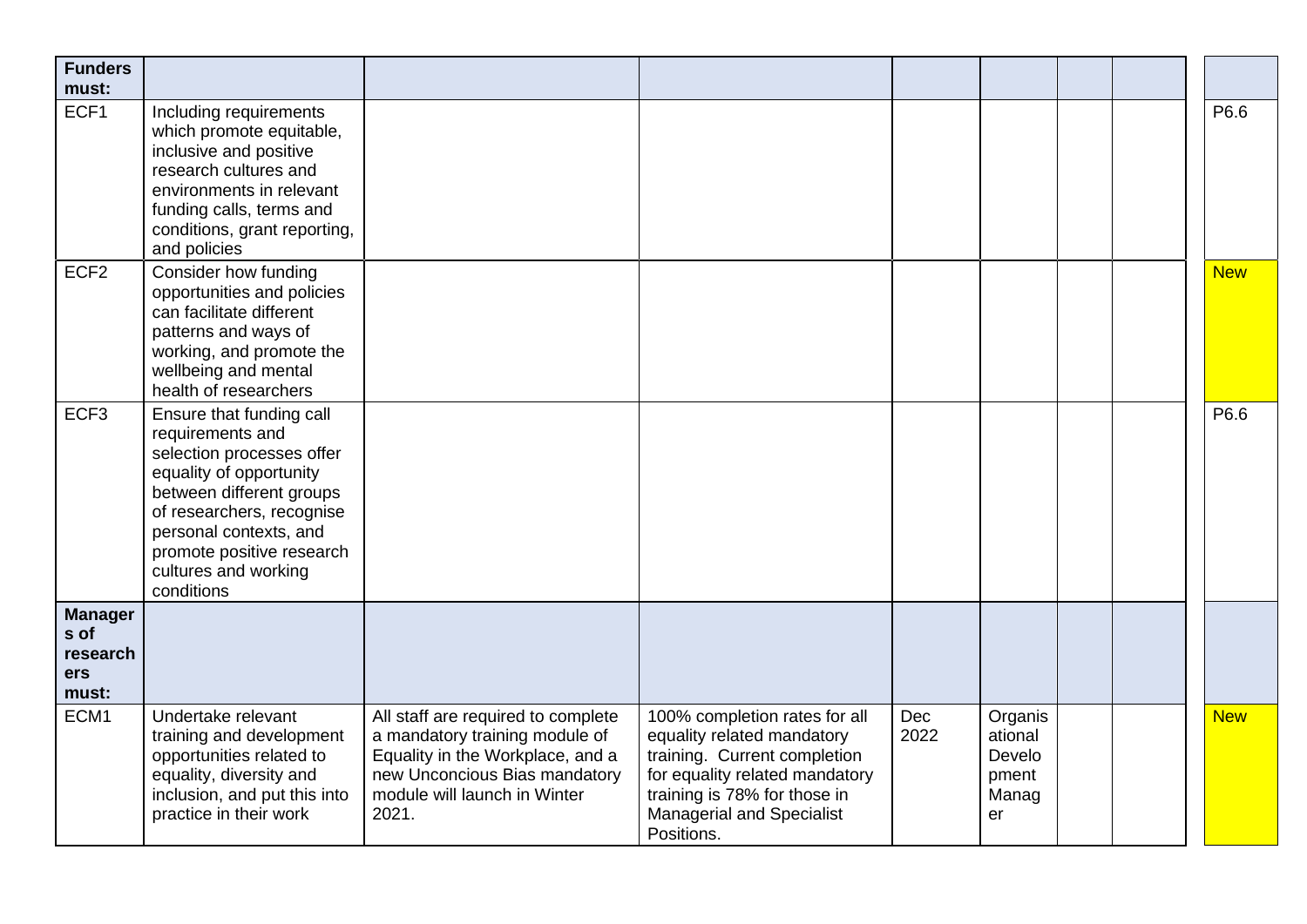| ECM <sub>2</sub> | Ensure that they and their<br>researchers act in<br>accordance with the<br>highest standards of<br>research integrity and<br>professional conduct                                                                                       | We will continue to raise the<br>profile of research integrity and<br>reproducibility through inclusion in<br>research staff induction<br>programme, attendance at<br>Research Leaders Network by the<br>Academic Lead for Research<br>Integrity and Improvement and<br>the Faculty Research Integrity | 1) Research reproducibility<br>incorporated into staff<br>induction programme<br>2) By January 2022,<br>researchers will complete<br>Keele University Research<br>Assurance System (KURAS)<br>for all new projects, to ensure                                                                                                                                            | August<br>2022<br>January<br>2022 | <b>PVC</b><br>R&I<br>and<br><b>Director</b><br><b>of</b><br>Resear<br>ch<br>Strateg |  | <b>New</b> |
|------------------|-----------------------------------------------------------------------------------------------------------------------------------------------------------------------------------------------------------------------------------------|--------------------------------------------------------------------------------------------------------------------------------------------------------------------------------------------------------------------------------------------------------------------------------------------------------|--------------------------------------------------------------------------------------------------------------------------------------------------------------------------------------------------------------------------------------------------------------------------------------------------------------------------------------------------------------------------|-----------------------------------|-------------------------------------------------------------------------------------|--|------------|
|                  |                                                                                                                                                                                                                                         | Champions, including an update<br>from the Academic Lead to<br>University Research Committee<br>and dedicated webpages and<br>resources for all researchers to<br>access.                                                                                                                              | all legislative responsibilities<br>are met<br>3) Updated Research Integrity<br>and Improvement<br>webpages/resources released                                                                                                                                                                                                                                           | January<br>2022                   | <b>Deliver</b>                                                                      |  |            |
| ECM <sub>3</sub> | Promote a healthy working<br>environment that supports<br>researchers' wellbeing and<br>mental health, including<br>reporting and addressing<br>incidents of discrimination,<br>bullying and harassment,<br>and poor research integrity | Encourage Managers to complete<br>a new module on Managing<br>Health, Safety and Wellbeing<br>(HS&W) in the Workplace (launch<br>in 2022)                                                                                                                                                              | 1) HS&W training promoted to<br>managers of research staff by<br>Summer 2023<br>2) 10% increase in the number<br>of managers completing<br>HS&W training and 20%<br>increase for ther number of<br>research staff completing by<br>Summer 2024. Completion<br>rates currently stand at 84%<br>completion for Managerial and<br>Specialist and 42% for<br>Research staff. | July<br>2023                      | Organis<br>ational<br>Develo<br>pment<br>Manag<br>er                                |  | P6.9       |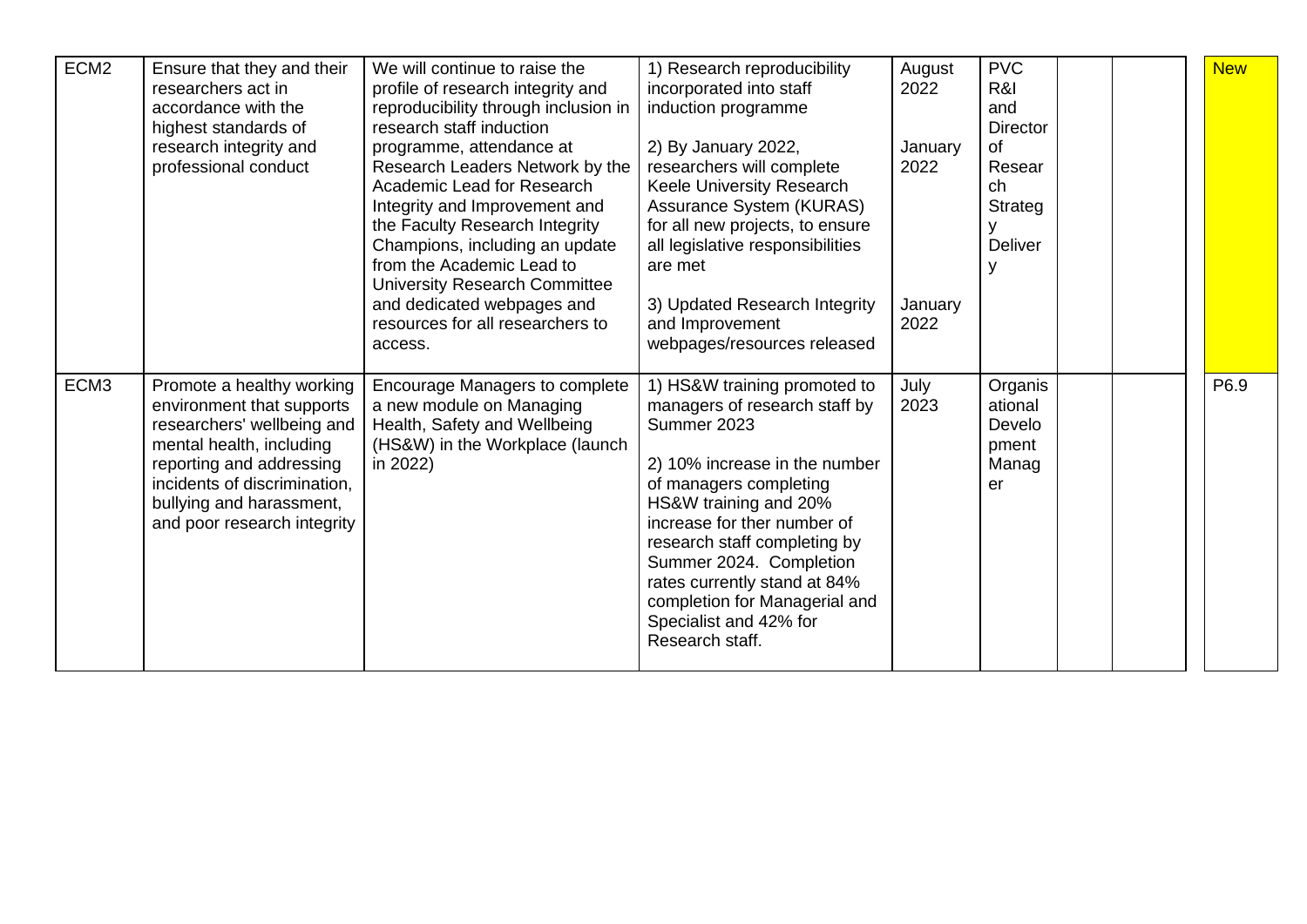| ECM4             | Consider fully, in<br>accordance with statutory<br>rights and institutional<br>policies, flexible working<br>requests and other<br>appropriate arrangements                 | The University has a Flexible<br>Working Policy and is embedding<br>agile working across the<br>Institution, through local Standard<br><b>Operating Procedures which</b><br>include agile working                                                                                                                                                                                                                                                                                                              | 1) Data on flexible working<br>requests for research staff will<br>be shared with the HR EiR<br>group, to analyse and identify<br>appropriate actions.                                                                                                                                                                                                 | Mar<br>2022                            | Deputy<br><b>Director</b><br>of HR                                                                |  | <b>New</b> |
|------------------|-----------------------------------------------------------------------------------------------------------------------------------------------------------------------------|----------------------------------------------------------------------------------------------------------------------------------------------------------------------------------------------------------------------------------------------------------------------------------------------------------------------------------------------------------------------------------------------------------------------------------------------------------------------------------------------------------------|--------------------------------------------------------------------------------------------------------------------------------------------------------------------------------------------------------------------------------------------------------------------------------------------------------------------------------------------------------|----------------------------------------|---------------------------------------------------------------------------------------------------|--|------------|
|                  | to support researchers                                                                                                                                                      | arrangements and covid safe<br>measures.<br>Analysis of staff accessing the<br>flexible working policy by staff<br>group will be undertaken.                                                                                                                                                                                                                                                                                                                                                                   | 2) Feedback from Research<br>staff will be provided to the HR<br>EiR group to analyse and<br>identify appropriate actions.<br>3) PGR registrations will be                                                                                                                                                                                             | Mar<br>2022                            |                                                                                                   |  |            |
|                  |                                                                                                                                                                             | Feedback on flexible working by<br>staff group will be gathered and<br>analysed through the Athena                                                                                                                                                                                                                                                                                                                                                                                                             | reviewed by the KDA and fed<br>back to appropriate University<br>Committees.                                                                                                                                                                                                                                                                           | Mar<br>2022                            |                                                                                                   |  |            |
|                  |                                                                                                                                                                             | Swan Institutional Survey.<br>PGR students can now apply for<br>a 0.8 FTE mode of attendance<br>and Distance Learning. Numbers<br>will be monitored and analysed<br>through internal and external<br>surveys.                                                                                                                                                                                                                                                                                                  | 4) Minimum of 75% of<br>research staff to report that<br>their institution treats them<br>fairly in terms of requests for<br>flexible working in 2023<br><b>CEDARS</b> survey (currently<br>74.6%).                                                                                                                                                    | July<br>2023                           |                                                                                                   |  |            |
| ECM <sub>5</sub> | Engage with opportunities<br>to contribute to policy<br>development aimed at<br>creating a more positive<br>research environment and<br>culture within their<br>institution | The University is currently<br>developing an action plan to<br>respond to the government's R&D<br>People and Culture Strategy. The<br>governance of the work to be<br>undertaken to further our positive<br>research culture will be via the<br>University Research Committee<br>which reports to Senate. We will<br>use the Research Leaders<br>Network to highlight opportunities<br>and to work with all stakeholders<br>and to develop meaningful and<br>impacting policies.<br>Internal auditors UNIAC to | 1) Address the key issues<br>highlighted in the UNIAC audit<br>of the Research Environment:<br>Research Delivery Equality,<br>Diversity, and Inclusion in<br><b>Research Post award</b><br>processes<br>2) Complete development of<br>action plan in response to R&D<br>People and Culture Strategy<br>3) Complete majority of tasks<br>in action plan | Sep<br>2022<br>Jan 2022<br>Sep<br>2023 | <b>PVC</b><br>R&I<br>and<br><b>Director</b><br>of<br>Resear<br>ch<br>Strateg<br>y<br>Deliver<br>y |  | <b>New</b> |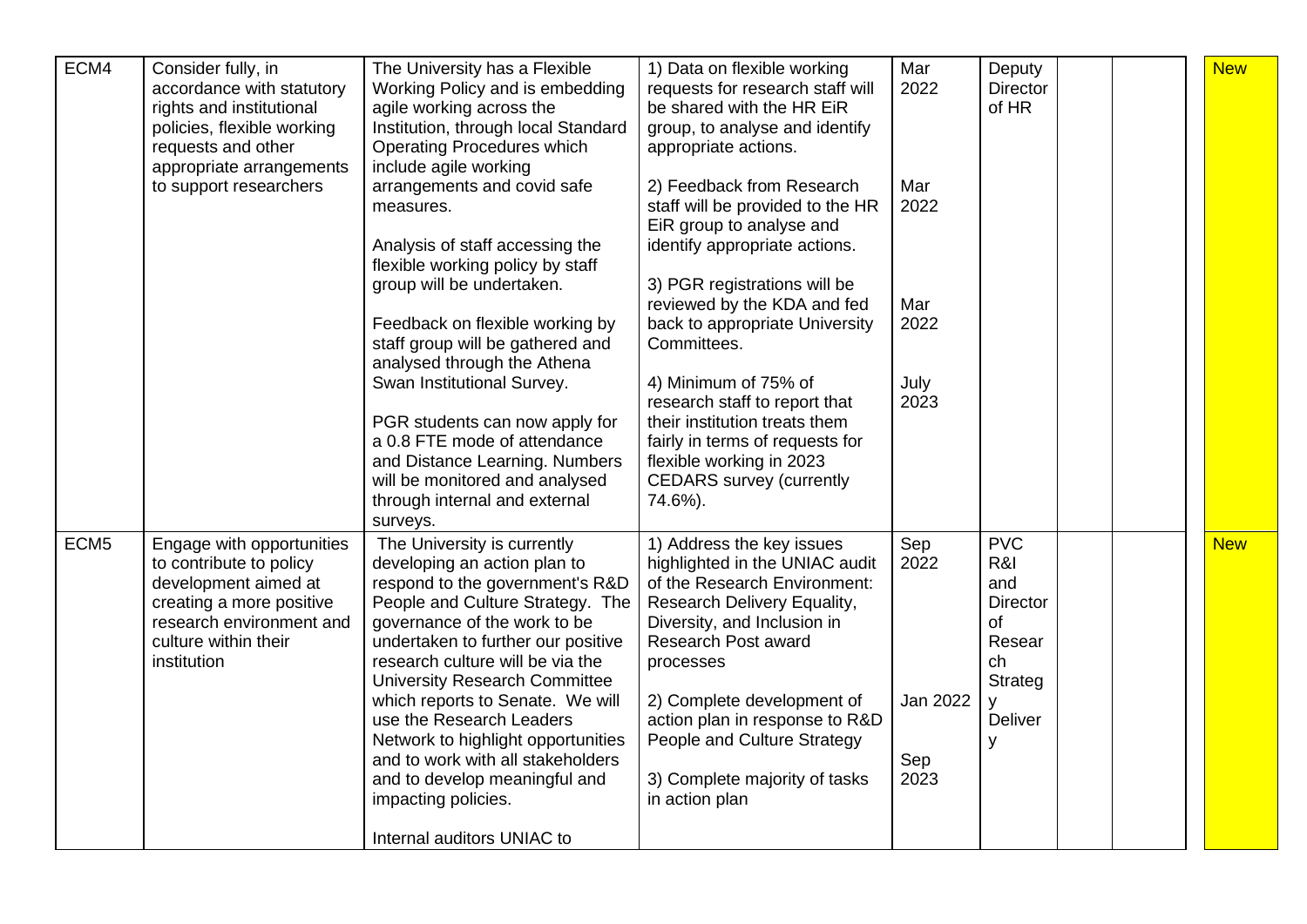|                                 |                                                                                                                                                                                                                   | undertake a review of the<br>research environment via audit of<br>of Research Delivery Equality,<br>Diversity, and Inclusion in<br>Research Post award processes                                                                                                                                                                                                                                                              |                                                                                                                                                                                 |                 |                                                        |  |                  |
|---------------------------------|-------------------------------------------------------------------------------------------------------------------------------------------------------------------------------------------------------------------|-------------------------------------------------------------------------------------------------------------------------------------------------------------------------------------------------------------------------------------------------------------------------------------------------------------------------------------------------------------------------------------------------------------------------------|---------------------------------------------------------------------------------------------------------------------------------------------------------------------------------|-----------------|--------------------------------------------------------|--|------------------|
| <b>Researc</b><br>hers<br>must: |                                                                                                                                                                                                                   |                                                                                                                                                                                                                                                                                                                                                                                                                               |                                                                                                                                                                                 |                 |                                                        |  |                  |
| ECR1                            | Actively contribute to the<br>development and<br>maintenance of a<br>supportive, fair and<br>inclusive research culture<br>and be a supportive<br>colleague, particularly to<br>newer researchers and<br>students | 1) Development of a voluntary<br>mentoring programme where<br>research staff support newer<br>research staff and students, co-<br>ordinated by Researcher<br>Developer & Organisational<br>Development, with supportive<br>training provided by<br>Organisational Development 2)<br>Training for existing PGR<br>supervisors to ensure parity and<br>high quality supervision standards<br>are in place across the university | 1) Research staff mentoring<br>programme established with<br>good uptake, possibly rolled<br>out to all academic staff<br>2) All PGR supervisors<br>undertaken revised training | <b>Jul 2023</b> | Resear<br>cher<br>Develo<br>per,<br>Resear<br>ch Staff |  | <b>New</b>       |
| ECR <sub>2</sub>                | Ensure they act in<br>accordance with employer<br>and funder policies related<br>to research integrity, and<br>equality, diversity and<br>inclusion                                                               | See ECI2: Communications<br>strategy for researchers which is<br>be developed and implemented to<br>raise researchers' awareness of<br>these policies. Also see ECI5 for<br>actions on research integrity, and<br>ECM1 for actions on Equality,<br>Diversity and Inclusion                                                                                                                                                    | See ECI2, ECI5 and ECM1                                                                                                                                                         |                 | Resear<br>chers,<br>Commu<br>nication<br>S<br>Officer  |  | P <sub>5.3</sub> |
| ECR <sub>3</sub>                | Take positive action<br>towards maintaining their<br>wellbeing and mental<br>health                                                                                                                               | Researchers to utilise the range<br>of workshops and resources<br>available to staff and students in<br>support of their health and<br>wellbeing, including mental health<br>(which will be highlighted to them<br>via the Researcher<br><b>Communications Strategy)</b>                                                                                                                                                      | see ECI2, ECI3, ECI4 and<br>ECM <sub>3</sub>                                                                                                                                    |                 | Resear<br>chers,<br>Commu<br>nication<br>s<br>Officer  |  | <b>New</b>       |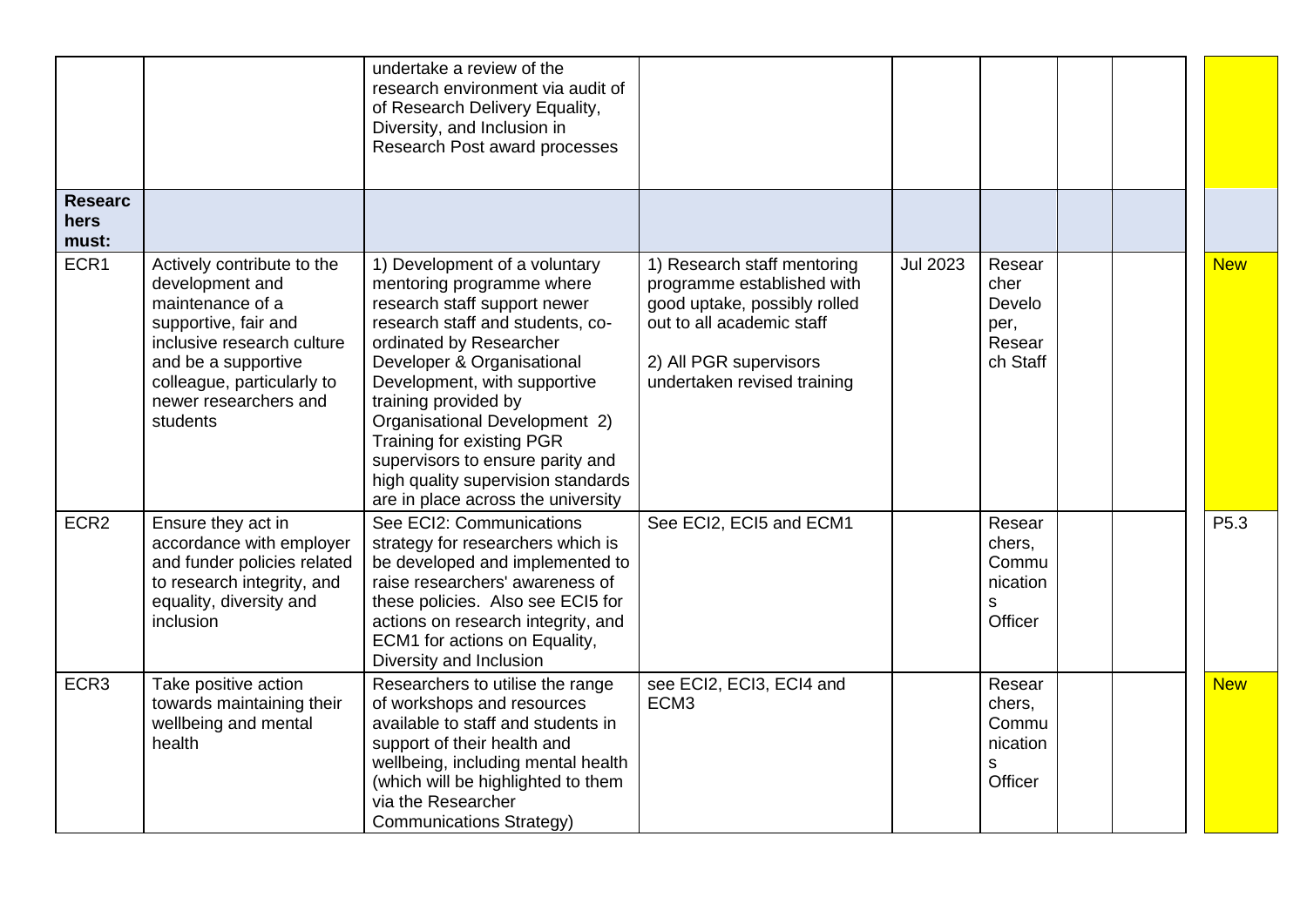| ECR4                             | Use available mechanisms<br>to report staff who fail to<br>meet the expected<br>standards of behaviour,<br>particularly in relation to<br>discrimination,<br>harassment, bullying, and<br>research misconduct | The University has mechanisms<br>in place for staff to report any<br>issues, such as the 'Never OK'<br>campaign. There are also<br>Research Misconduct procedures<br>in place, and Faculty champions<br>who promote reporting of alleged<br>research misconduct. The<br><b>Communications Strategy (see</b><br>ECI2) will regularly highlight these<br>mechanisms to research staff | See ECI2                                                                                                                                                                                                                                       |                            | Resear<br>ch<br>Staff,<br>Commu<br>nication<br>S<br>Officer |  | P6.9                             |
|----------------------------------|---------------------------------------------------------------------------------------------------------------------------------------------------------------------------------------------------------------|-------------------------------------------------------------------------------------------------------------------------------------------------------------------------------------------------------------------------------------------------------------------------------------------------------------------------------------------------------------------------------------|------------------------------------------------------------------------------------------------------------------------------------------------------------------------------------------------------------------------------------------------|----------------------------|-------------------------------------------------------------|--|----------------------------------|
| ECR5                             | Consider opportunities to<br>contribute to policy<br>development aimed at<br>creating a more positive<br>research environment and<br>culture within their<br>institution                                      | The University has mechanisms<br>in place for researchers to<br>contribute to policy development<br>(e.g. Research Leaders Forum,<br>Researcher forum, Academic<br>Staffing Standards Group,<br>Research Committees - School,<br>Faculty, University). The<br><b>Communications Strategy (see</b><br>ECI2) will regularly highlight these<br>mechanisms to researchers              | See ECI2                                                                                                                                                                                                                                       |                            | Resear<br>chers,<br>Commu<br>nication<br>S<br>Officer       |  | P3.13                            |
| <b>Employ</b><br>ment            |                                                                                                                                                                                                               |                                                                                                                                                                                                                                                                                                                                                                                     |                                                                                                                                                                                                                                                |                            |                                                             |  |                                  |
| <b>Instituti</b><br>ons<br>must: |                                                                                                                                                                                                               |                                                                                                                                                                                                                                                                                                                                                                                     |                                                                                                                                                                                                                                                |                            |                                                             |  |                                  |
| E11                              | Ensure open, transparent<br>and merit-based<br>recruitment, which attracts<br>excellent researchers,<br>using fair and inclusive<br>selection and appointment<br>practices                                    | All members of appointment<br>panels must complete<br>Recruitment & Selection training.<br>We are recording the gender and<br>ethnicty profiles of recruitment<br>panels, with the aim of reducing<br>the gender gap in shortlisting and<br>ensuring the proportion of BAME<br>candidates at the application<br>stage is consistent at shortlisting<br>and appointment stags.       | 1) Gender: 5% reduction in the<br>gender gap in shortlisting and<br>appointments by Nov 22.<br>2) Ethnicity: by Feb 2022;<br>proportion of BAME academic<br>staff to increase to; 24.1% at<br>shortlisting and 22.2% at<br>appointment stages. | Nov<br>2022<br>Feb<br>2022 | Deputy<br><b>Director</b><br>of HR                          |  | P <sub>1.2</sub><br>P6.2<br>P6.7 |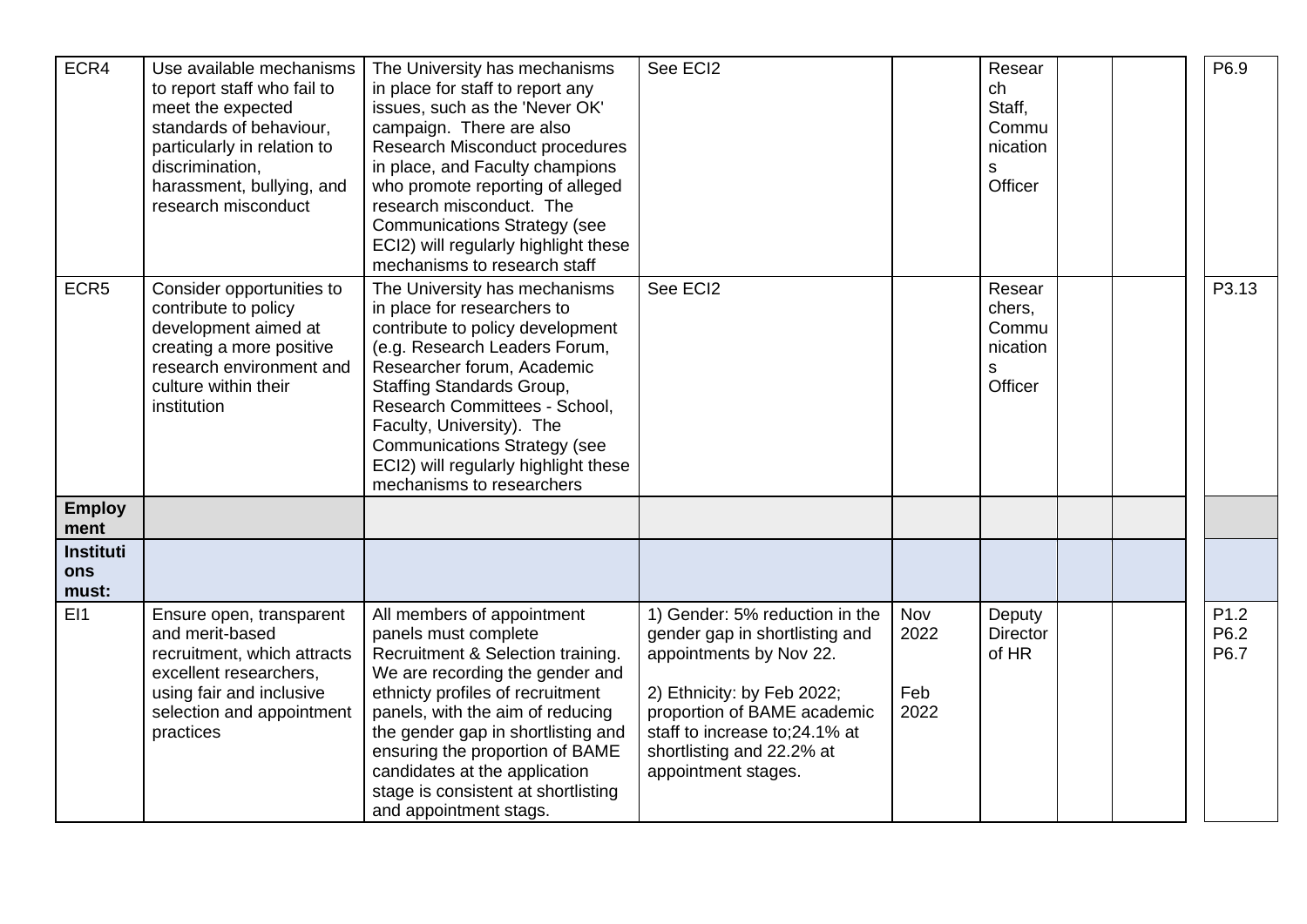| E12             | Provide an effective<br>induction, ensuring that<br>researchers are integrated<br>into the community and<br>are aware of policies and<br>practices relevant to their<br>position                                  | As part of the Induction process,<br>a welcome email is to be provided<br>to all new employees including<br>researchers, highlighting the<br>University corporate 'Keele<br>Welcome', mandatory training for<br>substantive staff and other role-<br>related development.                                                                                                                                                                                                                                                                         | 100% of new Keele employees<br>to received a welcome email<br>within one month of<br>commencing employment.                                                                                                                                        | Jan 2022                   | Organis<br>ational<br>Develo<br>pment<br>Manag<br>er                                                      | P3.6                         |
|-----------------|-------------------------------------------------------------------------------------------------------------------------------------------------------------------------------------------------------------------|---------------------------------------------------------------------------------------------------------------------------------------------------------------------------------------------------------------------------------------------------------------------------------------------------------------------------------------------------------------------------------------------------------------------------------------------------------------------------------------------------------------------------------------------------|----------------------------------------------------------------------------------------------------------------------------------------------------------------------------------------------------------------------------------------------------|----------------------------|-----------------------------------------------------------------------------------------------------------|------------------------------|
| EI3             | Provide clear and<br>transparent merit-based<br>recognition, reward and<br>promotion pathways that<br>recognise the full range of<br>researchers' contributions<br>and the diversity of<br>personal circumstances | New promotions criteria and<br>procedures were introduced for<br>the academic year 20/21. The<br>criteria have been updated to<br>recognise fully the range of<br>contributions in research,<br>knowledge exchange and public<br>engagement. Declaration of<br>personal circumstances are a<br>feature of the application process<br>and applicants are encouraged to<br>declare any such circumstances<br>(includind covid) which may have<br>impacted their career. Monitoring<br>of the effectivesness of these<br>changes will be undertaken. | Achivement of our gender and<br>ethnicty representation targets:<br>Professorial:<br>35% female by November<br>2022<br>8.4% BAME by February 2022<br>Grade 9 (Senior Lecturer):<br>50% female by November<br>2022<br>5.6% BAME by November<br>2022 | Nov<br>2022<br>Feb<br>2022 | Deputy<br><b>Director</b><br>of HR                                                                        | P2.6<br>P6.3<br>P6.4<br>P6.7 |
| E <sub>14</sub> | Provide effective line and<br>project management<br>training opportunities for<br>managers of researchers,<br>heads of department and<br>equivalent                                                               | Along with the Organisational<br>Development training for all staff,<br>Research staff will be provided<br>the opportunity to participate in<br>the HEA programme 'Transitions<br>to Leadership' bespoke<br>programme for research, to<br>ensure 'leadership in action'<br>based on looking inwards before<br>looking outwards.                                                                                                                                                                                                                   | Minimum 16 research staff<br>completing the programme to<br>develop their research identity<br>and broader leaderships skills                                                                                                                      | July<br>2022               | <b>Director</b><br>of<br>Resear<br>ch<br>Strateg<br>У<br>Deliver<br>у,<br>Resear<br>cher<br>Develo<br>per | P2.3                         |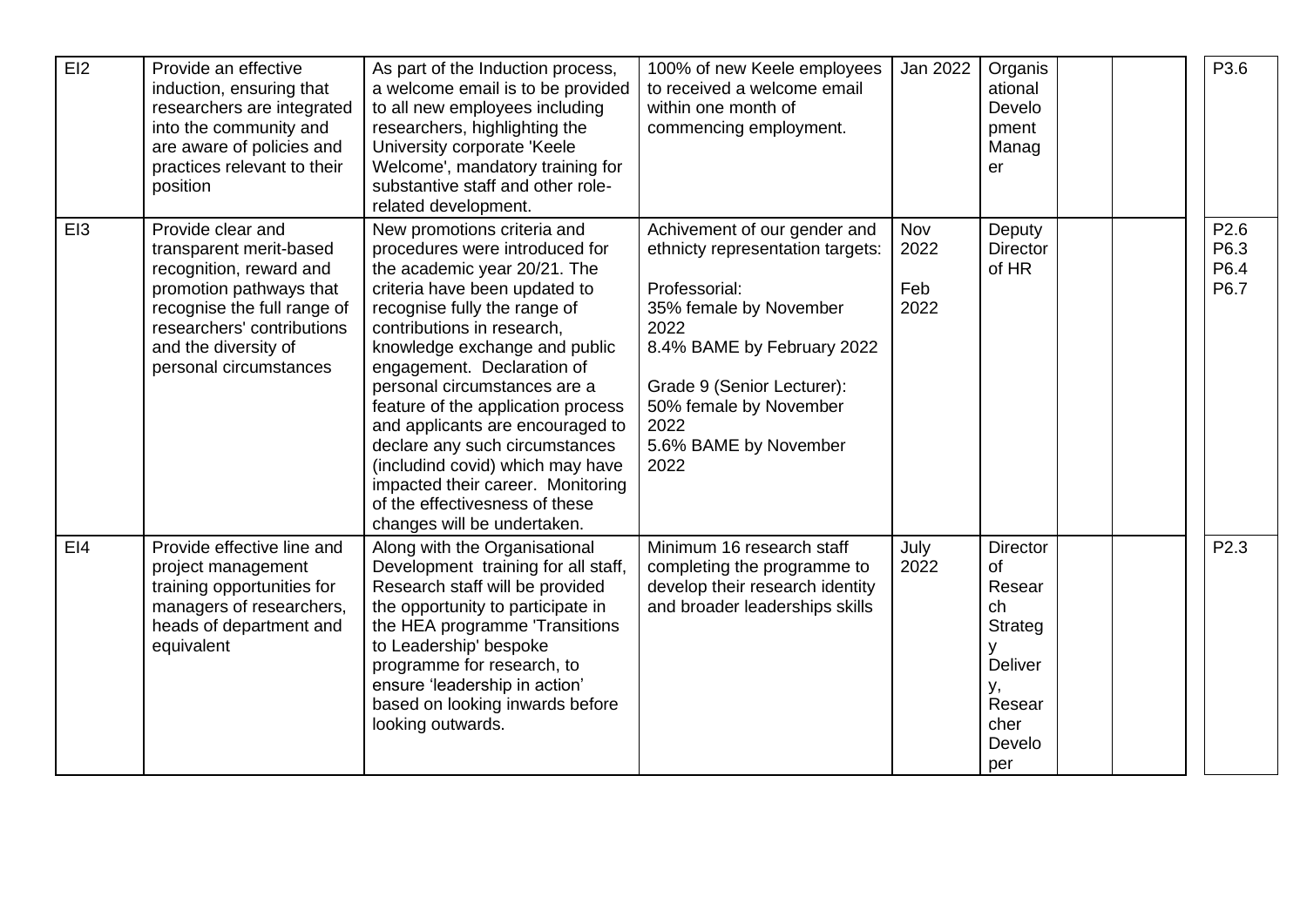| EI <sub>5</sub>         | <b>Ensure that excellent</b><br>people management is<br>championed throughout<br>the organisation and<br>embedded in institutional<br>culture, through annual<br>appraisals, transparent<br>promotion criteria, and<br>workload allocation | New promotion criteria and<br>procedures launched in 20/21<br>(see EI3). New workload<br>allocation guidance being<br>implemented in 21/22. A review of<br>the Academic Appraisal systems<br>and forms, including consultation<br>with staff, will be undertaken in<br>21/22.                                                                                                                                                                                                                                                                                                   | 1) New appraisal system/forms<br>to launch in 22/23.<br>2) Consultation to include<br>views and input from research<br>staff                                                                       | Sept<br>2022             | Deputy<br>Vice<br>Chance<br>llor,<br>Deputy<br><b>Director</b><br>of HR                                                         |  | P2.6<br>P6.3<br>P6.4                         |
|-------------------------|--------------------------------------------------------------------------------------------------------------------------------------------------------------------------------------------------------------------------------------------|---------------------------------------------------------------------------------------------------------------------------------------------------------------------------------------------------------------------------------------------------------------------------------------------------------------------------------------------------------------------------------------------------------------------------------------------------------------------------------------------------------------------------------------------------------------------------------|----------------------------------------------------------------------------------------------------------------------------------------------------------------------------------------------------|--------------------------|---------------------------------------------------------------------------------------------------------------------------------|--|----------------------------------------------|
| EI6                     | Seek to improve job<br>security for researchers,<br>for example through more<br>effective redeployment<br>processes and greater use<br>of open-ended contracts,<br>and report on progress                                                  | Review of Fixed-Term Working<br>Policy and Procedure and<br>Redeployment Procedure to be<br>undertaken including an equality<br>impact assessment on the use of<br><b>Fixed-Term contracts</b>                                                                                                                                                                                                                                                                                                                                                                                  | 1) EIA produced on Fixed term<br>contracts<br>2) Consultation on proposals<br>for change/updates to be<br>undertaken with Unions (UCU)<br>3) New/updated documents to<br>be approved and published | Apr 2022<br>Sept<br>2022 | Deputy<br><b>Director</b><br>of HR                                                                                              |  | P1.3<br>P <sub>2.1</sub><br>P <sub>2.2</sub> |
| EI7                     | Consider researchers and<br>their managers as key<br>stakeholders within the<br>institution and provide<br>them with formal<br>opportunities to engage<br>with relevant<br>organisational policy and<br>decision-making                    | Research policy and decision<br>making is be made at University<br>Research Committee or<br>University Leadership Group,<br>following wide ranging<br>consultation including Research<br>Leaders Forum, University<br>Leadership Group, School/Faculty<br>Research Committee's, Faculty<br><b>Executive Groups, Researcher</b><br>Network, Keele Doctoral<br>Academy, and Academic Staffing<br>Standards Group, all of which<br>have representation from<br>researchers. The Researcher<br><b>Communications Strategy will</b><br>promote these opportunities to<br>researchers | See ECI2                                                                                                                                                                                           |                          | <b>PVC</b><br>Resear<br>ch 8<br>Innovati<br>on,<br><b>Director</b><br>of<br>Resear<br>ch<br>Strateg<br>٧<br><b>Deliver</b><br>٧ |  | P3.13                                        |
| <b>Funders</b><br>must: |                                                                                                                                                                                                                                            |                                                                                                                                                                                                                                                                                                                                                                                                                                                                                                                                                                                 |                                                                                                                                                                                                    |                          |                                                                                                                                 |  |                                              |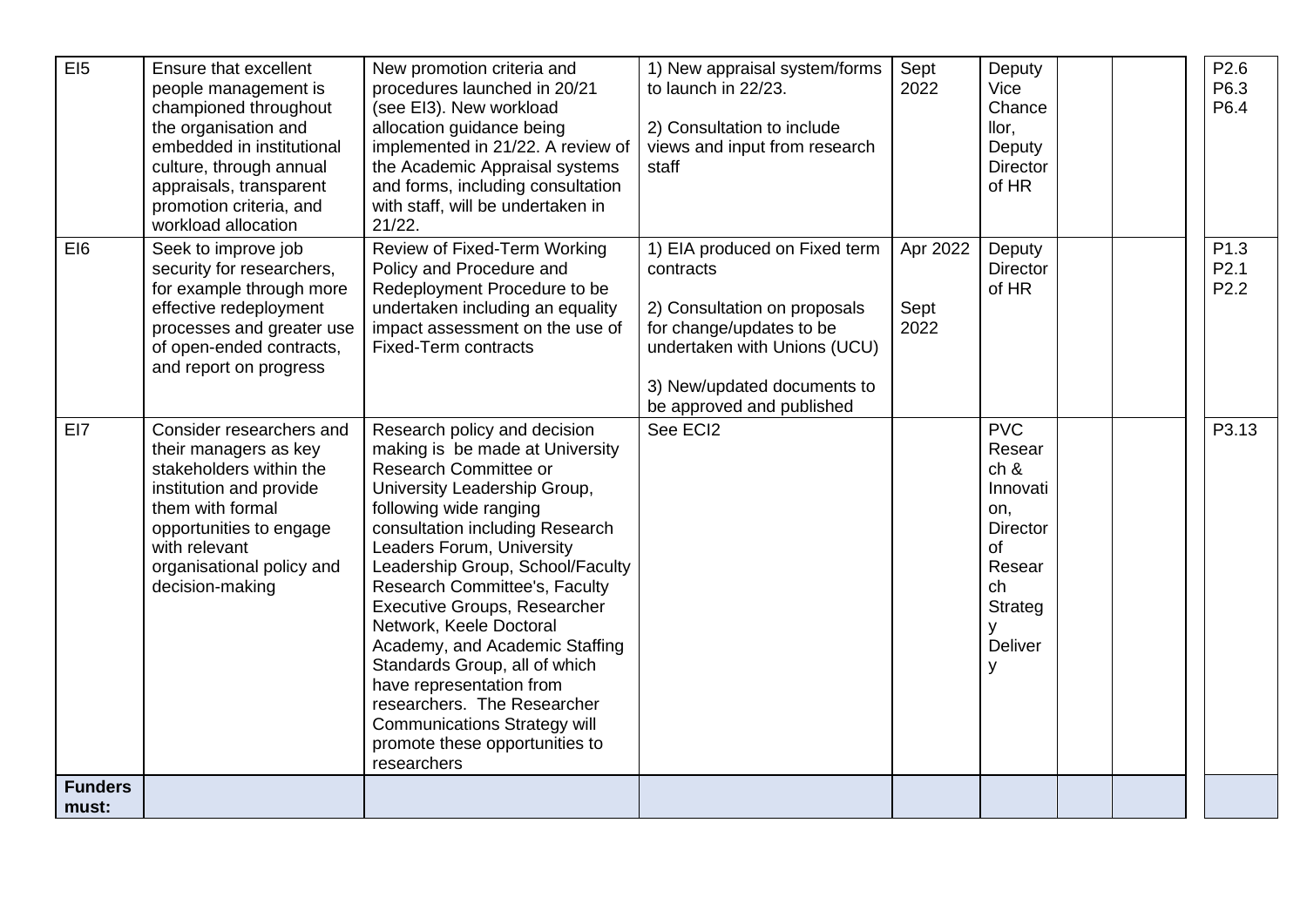| EF1                    | Include requirements<br>which support the<br>improvement of working<br>conditions for researchers,<br>in relevant funding calls,<br>terms and conditions,<br>grant reporting, and<br>policies          |  |  |  | P2.4             |
|------------------------|--------------------------------------------------------------------------------------------------------------------------------------------------------------------------------------------------------|--|--|--|------------------|
| EF <sub>2</sub>        | Review the impact of<br>relevant funding call<br>requirements on<br>researchers' employment,<br>particularly in relation to<br>career progression and<br>lack of job security                          |  |  |  | <b>New</b>       |
| EF <sub>3</sub>        | Support institutions to<br>develop policies and<br>frameworks to promote<br>sustainable employment<br>arrangements and<br>enhance job security, and<br>provide opportunities for<br>career progression |  |  |  | P <sub>2.4</sub> |
| EF4                    | Consider the balance of<br>their relevant funding<br>streams in providing<br>access to research<br>funding and its impact at<br>all career levels                                                      |  |  |  | <b>New</b>       |
| <b>Manager</b><br>s of |                                                                                                                                                                                                        |  |  |  |                  |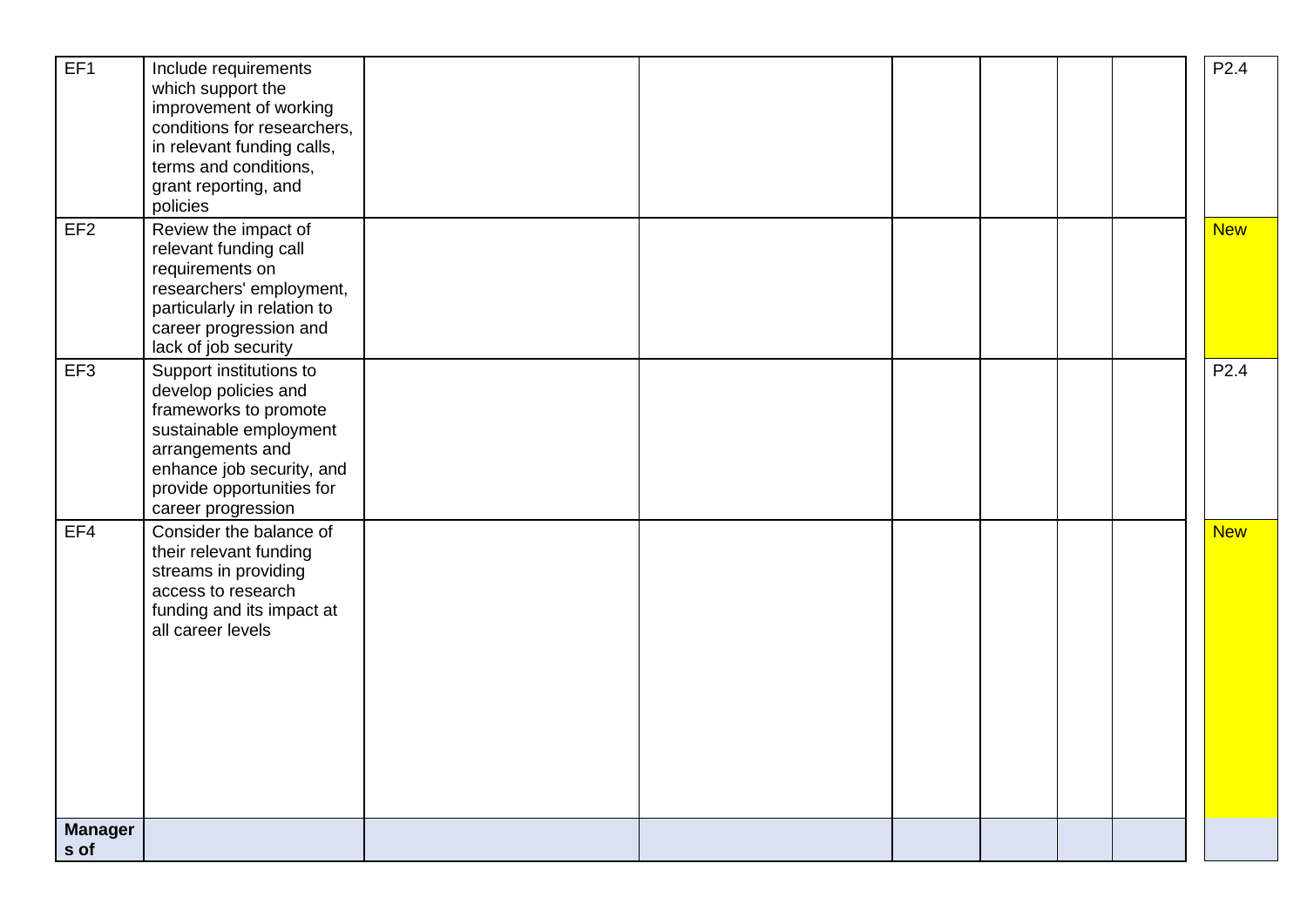| research<br>ers<br>must: |                                                                                                                                                                                                        |                                                                                                                                                                                                                                                                                                                                                                                                                                                                                                                                                                                                                                                                 |                                                                                                                                                                                                                                                                                                                                   |              |                                                                                                                        |  |                  |
|--------------------------|--------------------------------------------------------------------------------------------------------------------------------------------------------------------------------------------------------|-----------------------------------------------------------------------------------------------------------------------------------------------------------------------------------------------------------------------------------------------------------------------------------------------------------------------------------------------------------------------------------------------------------------------------------------------------------------------------------------------------------------------------------------------------------------------------------------------------------------------------------------------------------------|-----------------------------------------------------------------------------------------------------------------------------------------------------------------------------------------------------------------------------------------------------------------------------------------------------------------------------------|--------------|------------------------------------------------------------------------------------------------------------------------|--|------------------|
| EM <sub>1</sub>          | Undertake relevant<br>training and development<br>opportunities so that they<br>can manage researchers<br>effectively and fulfil their<br>duty of care                                                 | 1) Employment policies are listed<br>on the induction checklist,<br>(Induction is managed locally)<br>https://www.keele.ac.uk/intranet/o<br>d/staffinduction/inductionplanningf<br>ormanagers/ which will be<br>promoted to managers of<br>research via the Researchers<br><b>Communication Strategy.</b><br>2) All new supervisors are<br>required to undertake the 'Getting<br>started with Research Student<br>Supervision' training<br>(synchronous and asynchronous).<br>3) The UKCGE Research<br><b>Supervisor Recognition</b><br>Programme to be promoted to<br>staff.<br>4) Existing supervisors to<br>engaging in ongoing professional<br>development. | 1) See ECI2<br>2) 100% completion rate for all<br>new supervisors.<br>3) UKCGE uptake to be<br>monitored with success stories<br>used to promote the award<br>further.<br>4) Ongoing professional<br>development numbers to be<br>monitored and feedback<br>collected, to be reviewed by<br>appropriate University<br>Committees. | July<br>2023 | Commu<br>nication<br>S<br>Officer,<br>KDA/<br>Resear<br>cher<br>Develo<br>per                                          |  | P <sub>2.3</sub> |
| EM <sub>2</sub>          | Familiarise themselves,<br>and work in accordance<br>with, relevant employment<br>legislation and codes of<br>practice, institutional<br>policies, and the terms<br>and conditions of grant<br>funding | 1) Employment policies are listed<br>on the induction checklist,<br>(Induction is managed locally)<br>https://www.keele.ac.uk/intranet/o<br>d/staffinduction/inductionplanningf<br>ormanagers/ which will be<br>promoted to managers of<br>research via the Researchers<br><b>Communication Strategy.</b><br>2) University to introduce a<br>compulsory Research Assurance<br>System for all new projects (and<br>therefore researchers as prinicipal<br>investigators)                                                                                                                                                                                         | 1) See ECI2<br>2) By January 2022,<br>researchers will complete<br>Keele University Research<br>Assurance System (KURAS)<br>for all new projects, to ensure<br>all legislative responsibilities<br>are met                                                                                                                        |              | Commu<br>nication<br>$\mathsf{s}$<br>officer.<br><b>Director</b><br>of<br>Resear<br>ch<br>Strateg<br>У<br>Deliver<br>y |  | P2.2             |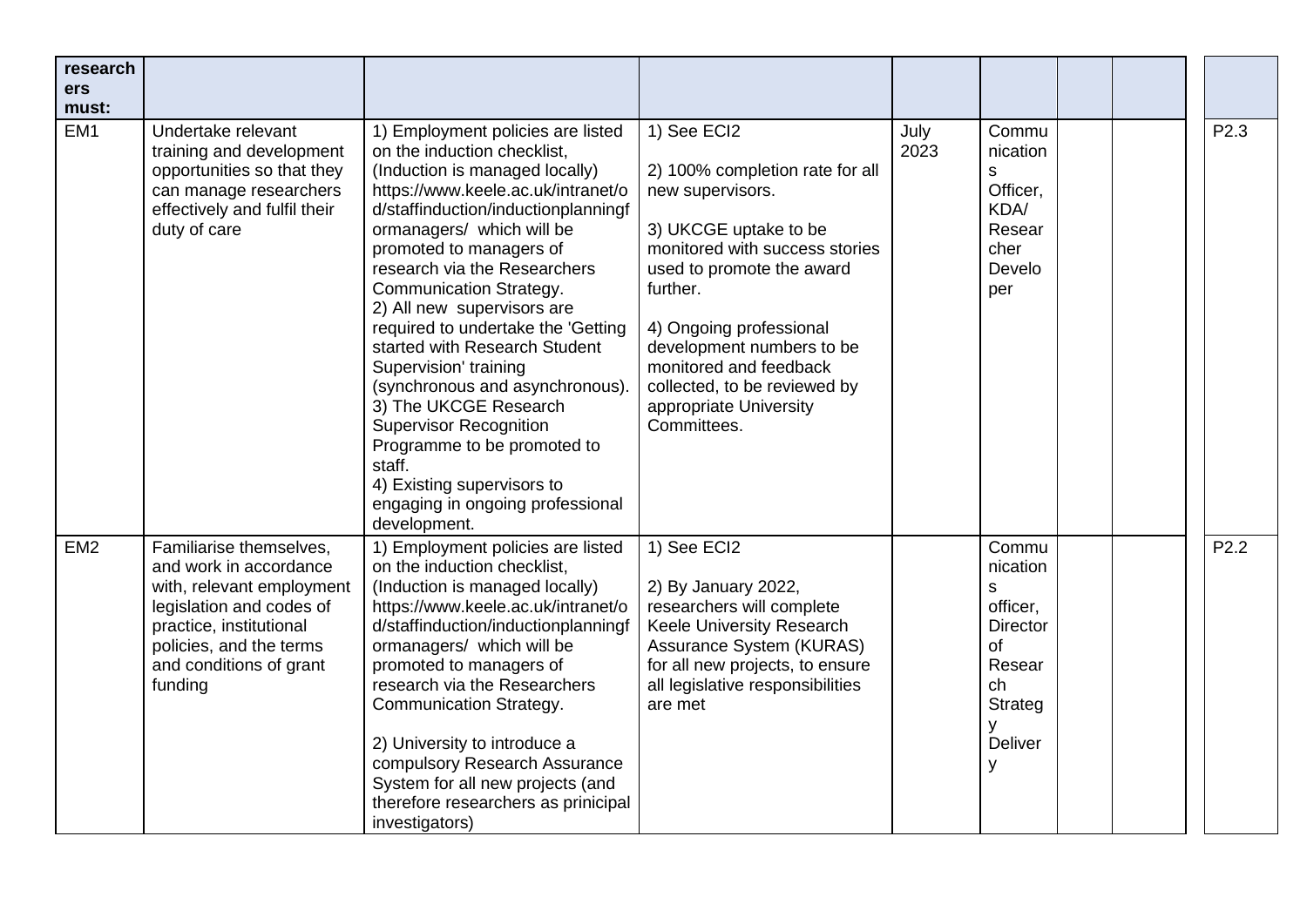| EM <sub>3</sub>                 | Commit to, and evidence,<br>the inclusive, equitable<br>and transparent<br>recruitment, promotion<br>and reward of researchers | All job descriptions detail the<br>requirement to: "Hold a duty and<br>commitment to the principles and<br>practice of equality and diversity<br>and comply with the University's<br>Dignity and Respect Framework.<br>Duties must be carried out in<br>accordance with relevant Equality<br>and Diversity legislation and<br>University policies/ procedures."<br>This is supported and promoted<br>through our mandatory EDI<br>training (see ECI4) | Measure already met                                                                                                                                                                                                                                                               |                              | Manag<br>ers of<br>researc<br>h                                                                                            |  | P6.3       |
|---------------------------------|--------------------------------------------------------------------------------------------------------------------------------|-------------------------------------------------------------------------------------------------------------------------------------------------------------------------------------------------------------------------------------------------------------------------------------------------------------------------------------------------------------------------------------------------------------------------------------------------------|-----------------------------------------------------------------------------------------------------------------------------------------------------------------------------------------------------------------------------------------------------------------------------------|------------------------------|----------------------------------------------------------------------------------------------------------------------------|--|------------|
| EM4                             | Actively engage in regular<br>constructive performance<br>management with their<br>researchers                                 | As part of the review of Academic<br>Appraisals, we will consider the<br>appropriate training and support<br>to assist managers to implement<br>the new system fully.                                                                                                                                                                                                                                                                                 | Delivery of and engagement<br>with training interventions.<br>100% of research staff to have<br>participated in the revised<br>appraisals process (currently<br>86.6%), with a minimum of<br>70% reporting the appraisal as<br>useful (currently 53.4%) in<br>2023 CEDARS survey. | Sept<br>2022<br>July<br>2023 | Deputy<br><b>Director</b><br>of HR                                                                                         |  | P2.3       |
| EM <sub>5</sub>                 | Engage with opportunities<br>to contribute to relevant<br>policy development within<br>their institution                       | see EI7                                                                                                                                                                                                                                                                                                                                                                                                                                               | See EI7 and ECI2 (Researcher<br><b>Communications Strategy)</b>                                                                                                                                                                                                                   |                              | <b>PVC</b><br>Resear<br>ch &<br>Innovati<br>on,<br><b>Director</b><br>of<br>Resear<br>ch<br>Strateg<br><b>Deliver</b><br>V |  | <b>New</b> |
| <b>Researc</b><br>hers<br>must: |                                                                                                                                | Change all these actions as<br>Researchers responsibility to<br>engage with instuttional actions<br>above                                                                                                                                                                                                                                                                                                                                             |                                                                                                                                                                                                                                                                                   |                              |                                                                                                                            |  |            |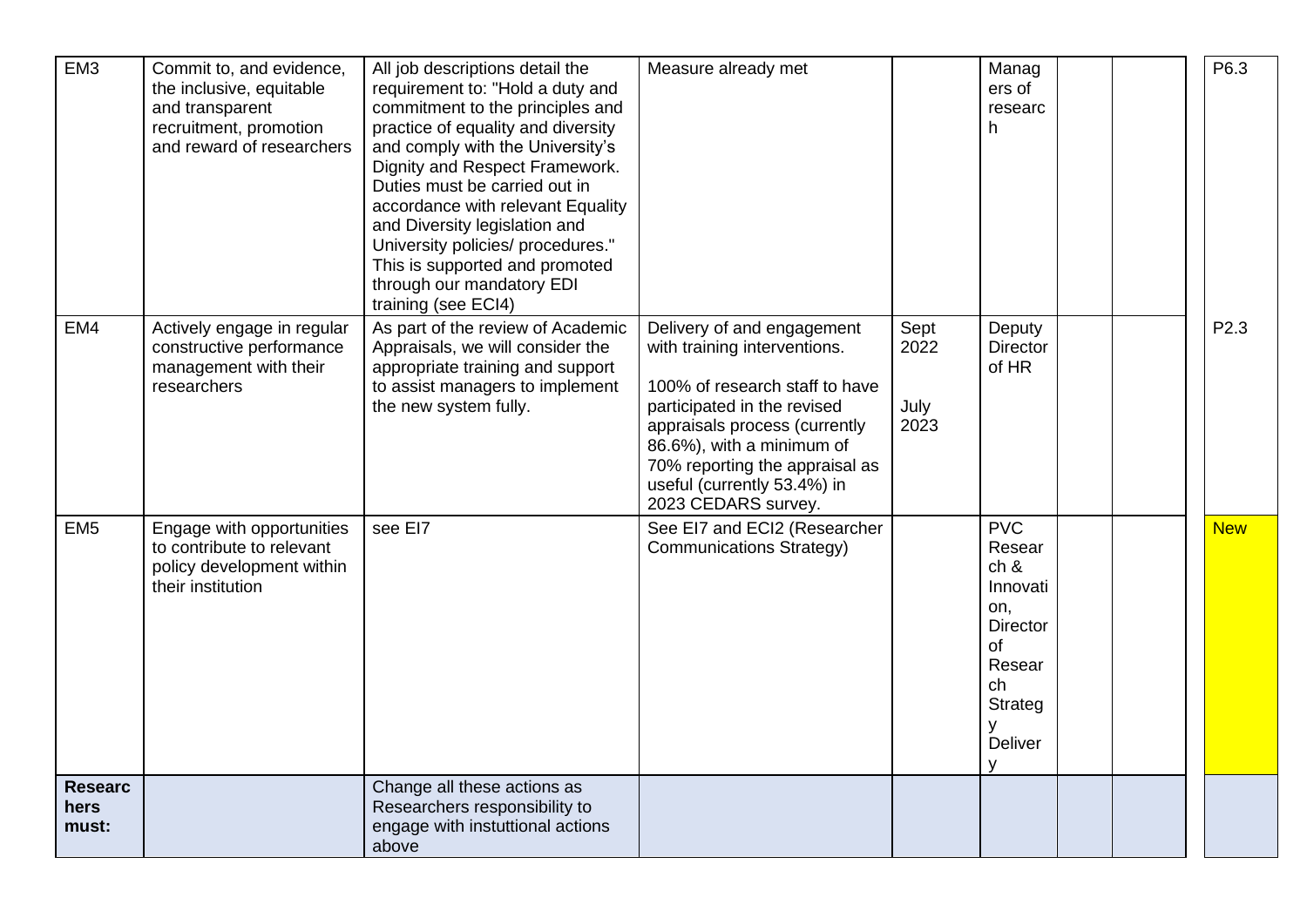| ER <sub>1</sub>                                                 | Ensure that they work in<br>accordance with,<br>institutional policies,<br>procedures and<br>employment legislation, as<br>well as the requirements<br>of their funder | See EC12 and EM4 | See EC12 and EM4 | Resear<br>ch Staff |  | <b>New</b>       |
|-----------------------------------------------------------------|------------------------------------------------------------------------------------------------------------------------------------------------------------------------|------------------|------------------|--------------------|--|------------------|
| ER <sub>2</sub>                                                 | Understand their reporting<br>obligations and<br>responsibilities                                                                                                      | See EC12 and EM4 | See EC12 and EM4 | Resear<br>ch Staff |  | <b>New</b>       |
| ER <sub>3</sub>                                                 | Positively engage with<br>performance management<br>discussions and reviews<br>with their managers                                                                     | See EM4          | See EM4          | Resear<br>ch Staff |  | P <sub>5.6</sub> |
| ER4                                                             | Recognise and act on their<br>role as key stakeholders<br>within their institution and<br>the wider academic<br>community                                              | See EI7          | See El7          | Resear<br>ch Staff |  | P <sub>5.2</sub> |
| Professi<br>onal and<br><b>Career</b><br><b>Develop</b><br>ment |                                                                                                                                                                        |                  |                  |                    |  |                  |
| <b>Instituti</b><br>ons<br>must:                                |                                                                                                                                                                        |                  |                  |                    |  |                  |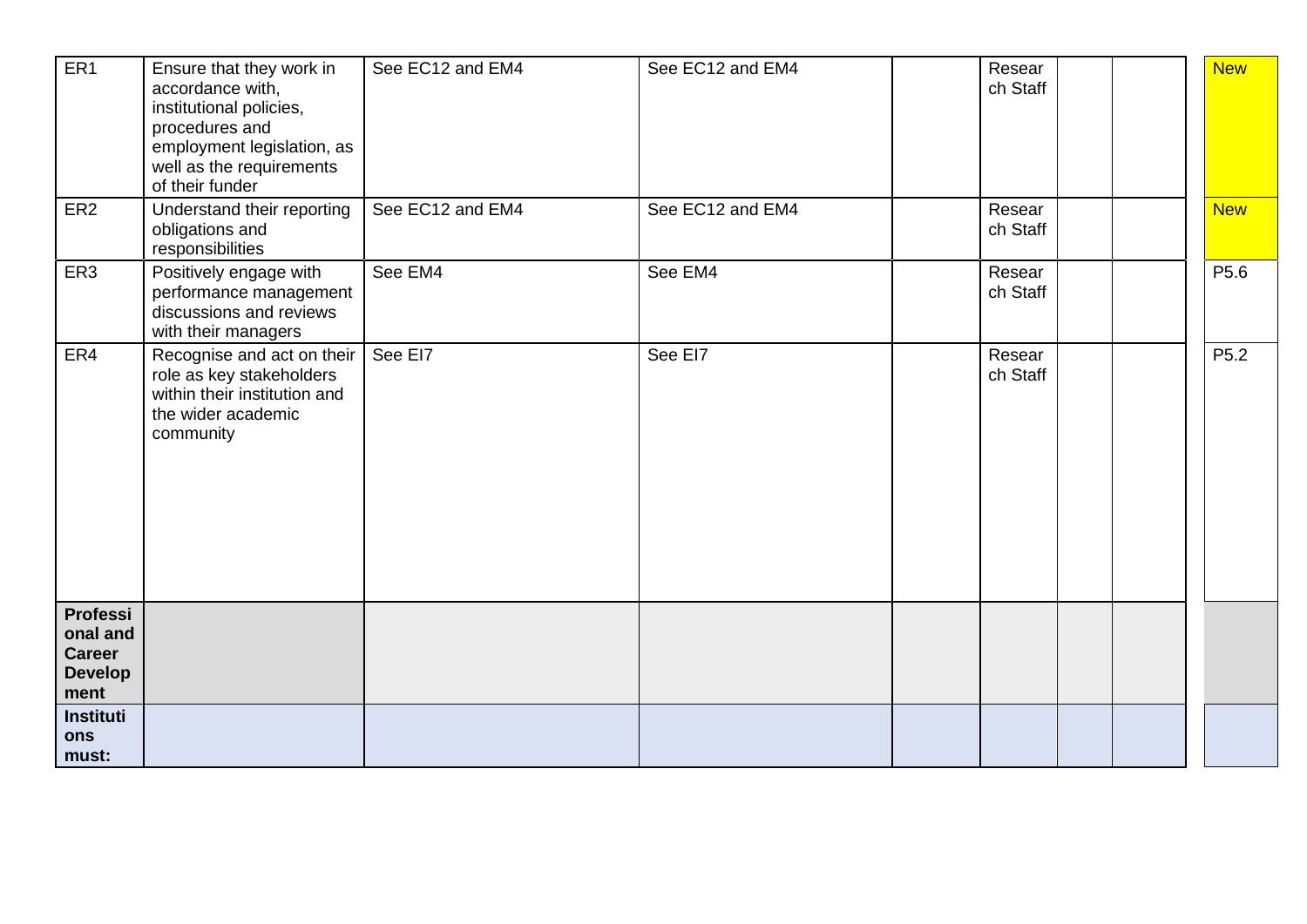| PCDI1             | Provide opportunities,<br>structured support,<br>encouragement and time<br>for researchers to engage<br>in a minimum of 10 days<br>professional development<br>pro rata per year,<br>recognising that<br>researchers will pursue<br>careers across a wide<br>range of employment<br>sectors | 1) Researcher Developer to<br>consult with research staff and<br>research managers to draft<br>guidance on the broad range of<br>professional development<br>opportunities, setting out a plan<br>for working towards the minimum<br>of 10 days pro rata<br>2) Through the appraisal proces,<br>managers of researchers will be<br>encouraged to support career<br>development opportunities and<br>transferable skills<br>3) To promote career<br>opportunities outside of<br>academia; case studies made<br>available on careers webpages,<br>careers service actively engage<br>with wide range of sectors | Guidance on professional<br>development for research staff<br>adopted across the University                                                                                                                               | July<br>2023 | Resear<br>cher<br>Develo<br>per                                                                |  | P3.1<br>P3.3<br>P <sub>5.5</sub> |
|-------------------|---------------------------------------------------------------------------------------------------------------------------------------------------------------------------------------------------------------------------------------------------------------------------------------------|---------------------------------------------------------------------------------------------------------------------------------------------------------------------------------------------------------------------------------------------------------------------------------------------------------------------------------------------------------------------------------------------------------------------------------------------------------------------------------------------------------------------------------------------------------------------------------------------------------------|---------------------------------------------------------------------------------------------------------------------------------------------------------------------------------------------------------------------------|--------------|------------------------------------------------------------------------------------------------|--|----------------------------------|
| PCDI <sub>2</sub> | Provide training,<br>structured support, and<br>time for managers to<br>engage in meaningful<br>career development<br>reviews with their<br>researchers                                                                                                                                     | Continue to provide online and<br>face to face SPRE (Performance<br>Appraisal) training for reviewers<br>and reviewees.<br>See EM4                                                                                                                                                                                                                                                                                                                                                                                                                                                                            | see EM4                                                                                                                                                                                                                   |              | Organis<br>ational<br>Develo<br>pment<br>Manag<br>er and<br>Deputy<br><b>Director</b><br>of HR |  | P3.10                            |
| PCD <sub>13</sub> | Ensure that researchers<br>have access to<br>professional advice on<br>career management,<br>across a breadth of<br>careers                                                                                                                                                                 | The careers services is available<br>to research students and early<br>career researchers; the service<br>promotes careers outside<br>academia. Ensuring these<br>specific groups are aware of<br>these services is critical.<br>Therefore a communications<br>strategy needs to be developed<br>and implemented jointly between                                                                                                                                                                                                                                                                              | <b>Communications strategy</b><br>developed and implemented<br>for researchers (including<br>ECRs and PGR students),<br>which results in an increase in<br>uptake of careers services and<br>researcher development (KDA) | July<br>2022 | Senior<br>Commu<br>nication<br>S<br>Officer,<br>Career<br>s office,<br><b>KDA</b>              |  | P3.1                             |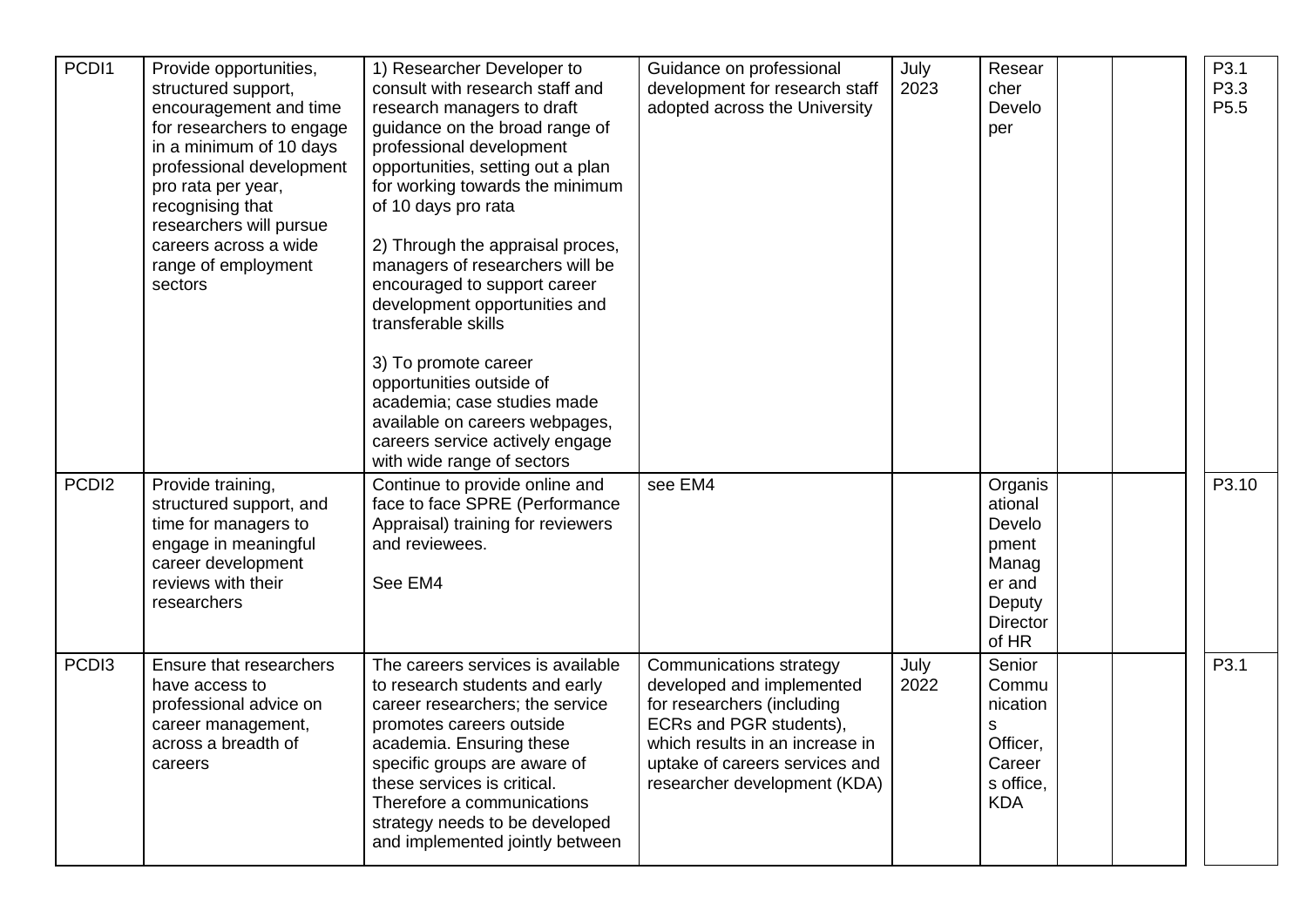|                   |                                                                                                                                                                                                            | Careers, KDA and Strategic<br>Communications. Researcher<br>Developer to also organise career<br>focused sessions where<br>appropriate                                                                                                                                                                                                                                                                                                 |                                                                                                                                                                                                                                                                                                  |              |                                 |  |                |
|-------------------|------------------------------------------------------------------------------------------------------------------------------------------------------------------------------------------------------------|----------------------------------------------------------------------------------------------------------------------------------------------------------------------------------------------------------------------------------------------------------------------------------------------------------------------------------------------------------------------------------------------------------------------------------------|--------------------------------------------------------------------------------------------------------------------------------------------------------------------------------------------------------------------------------------------------------------------------------------------------|--------------|---------------------------------|--|----------------|
| PCDI4             | Provide researchers with<br>opportunities, and time, to<br>develop their research<br>identity and broader<br>leadership skills                                                                             | Researcher Developer to consult<br>with research staff and research<br>managers to draft guidance on<br>the broad range of professional<br>development opportunities,<br>setting out a plan for working<br>towards the minimum of 10 days<br>pro rata (which includes<br>developing their research identify<br>and broader leadership skills).                                                                                         | <b>CEDARS</b> survey results to<br>show marked increase in time<br>researchers spend on their<br>personal development. Aim for<br>minimum of 40% of<br>researchers reporting<br>minimum of 10 days<br>professional development for<br>2023 CEDARS survey<br>(currently 13.5%).                   | July<br>2023 | Resear<br>cher<br>Develo<br>per |  | P3.11<br>P3.14 |
| PCD <sub>15</sub> | Recognise that moving<br>between, and working<br>across, employment<br>sectors can bring benefits<br>to research and<br>researchers, and support<br>opportunities for<br>researchers to experience<br>this | 1) Promote and roll out the<br>successful H&SS postdoctoral<br>fellowship scheme to the whole<br>University (i.e. gives postdocs<br>one year access to Library and IT<br>facilties following Keele<br>employment, to support them in<br>future career route)<br>2) Supervisors to promote<br>fellowship scheme to PGRs.<br>3) Careers service continue to<br>promote careers outside of<br>academia.<br>Also links to obligation PCDI1 | University wide fellowships<br>scheme implemented, with<br>details and process available<br>on website, which is regularly<br>promoted by<br>supervisors/managers of<br>researchers. Aim for a<br>minimum of 10 individuals<br>signed up to fellowshop<br>scheme 1 year after<br>implementation. | July<br>2022 | Resear<br>cher<br>Develo<br>per |  | P3.2<br>P3.4   |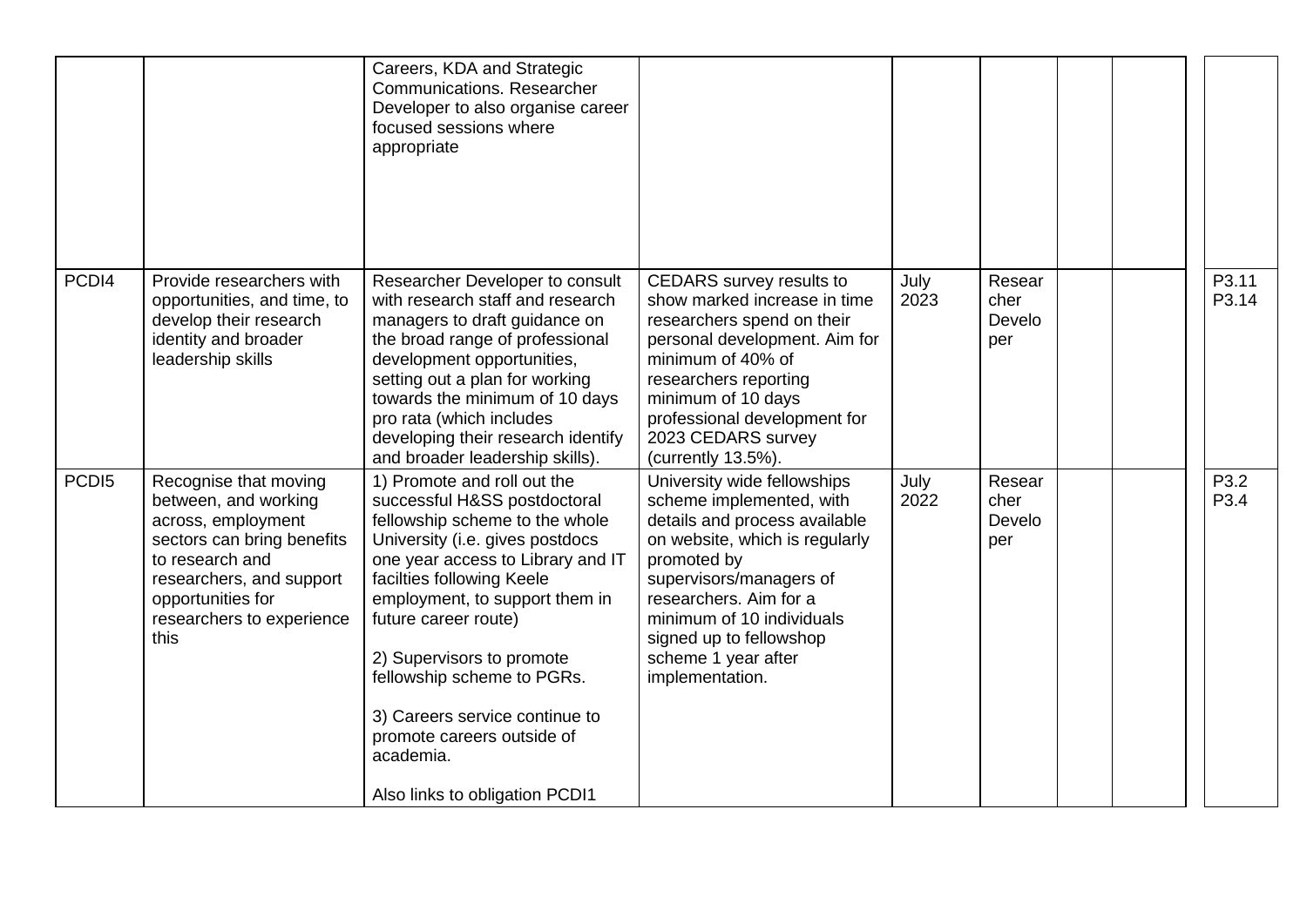| PCDI6<br><b>Funders</b>            | Monitor, and report on, the<br>engagement of<br>researchers and their<br>managers with<br>professional development<br>activities, and researcher<br>career development<br>reviews                                                                                                                                                                     | Ensure all research staff have an<br>annual appraisal with their<br>research manager, which<br>includes discussion on<br>professional development.<br>Relevant training opportunities to<br>be reviewed by Organisational<br>Development biannually. | <b>Reported to University</b><br><b>Doctoral Academy Committee</b><br>and subsequently University<br>Research Committee. Over<br>50% of research staff to report<br>they feel the 'institution values<br>developing researchers' in the<br>2023 CEDARS survey, an<br>increase from 31.4%. | July<br>2023 | Organis<br>ational<br>Develo<br>pment<br>Manag<br>er |  | <b>New</b>   |  |
|------------------------------------|-------------------------------------------------------------------------------------------------------------------------------------------------------------------------------------------------------------------------------------------------------------------------------------------------------------------------------------------------------|------------------------------------------------------------------------------------------------------------------------------------------------------------------------------------------------------------------------------------------------------|-------------------------------------------------------------------------------------------------------------------------------------------------------------------------------------------------------------------------------------------------------------------------------------------|--------------|------------------------------------------------------|--|--------------|--|
| must:                              |                                                                                                                                                                                                                                                                                                                                                       |                                                                                                                                                                                                                                                      |                                                                                                                                                                                                                                                                                           |              |                                                      |  |              |  |
| PCDF1                              | Incorporate specific<br>professional development<br>requirements in relevant<br>funding calls, terms and<br>conditions, grant reporting,<br>and policies. This should<br>include researchers'<br>engagement in a minimum<br>of 10 days' professional<br>development pro rata per<br>year, and evidence of<br>effective career<br>development planning |                                                                                                                                                                                                                                                      |                                                                                                                                                                                                                                                                                           |              |                                                      |  | P3.7<br>P3.9 |  |
| PCDF <sub>2</sub>                  | <b>Embed the Concordat</b><br>Principles and researcher<br>development into research<br>assessment strategies and<br>processes                                                                                                                                                                                                                        |                                                                                                                                                                                                                                                      |                                                                                                                                                                                                                                                                                           |              |                                                      |  | <b>New</b>   |  |
| PCDF3                              | Acknowledge that a large<br>proportion of the<br>researchers they fund will<br>move on to careers<br>beyond academia, and<br>consider how they can<br>encourage and support<br>this within their remit                                                                                                                                                |                                                                                                                                                                                                                                                      |                                                                                                                                                                                                                                                                                           |              |                                                      |  | <b>New</b>   |  |
| <b>Manager</b><br>s of<br>research |                                                                                                                                                                                                                                                                                                                                                       |                                                                                                                                                                                                                                                      |                                                                                                                                                                                                                                                                                           |              |                                                      |  |              |  |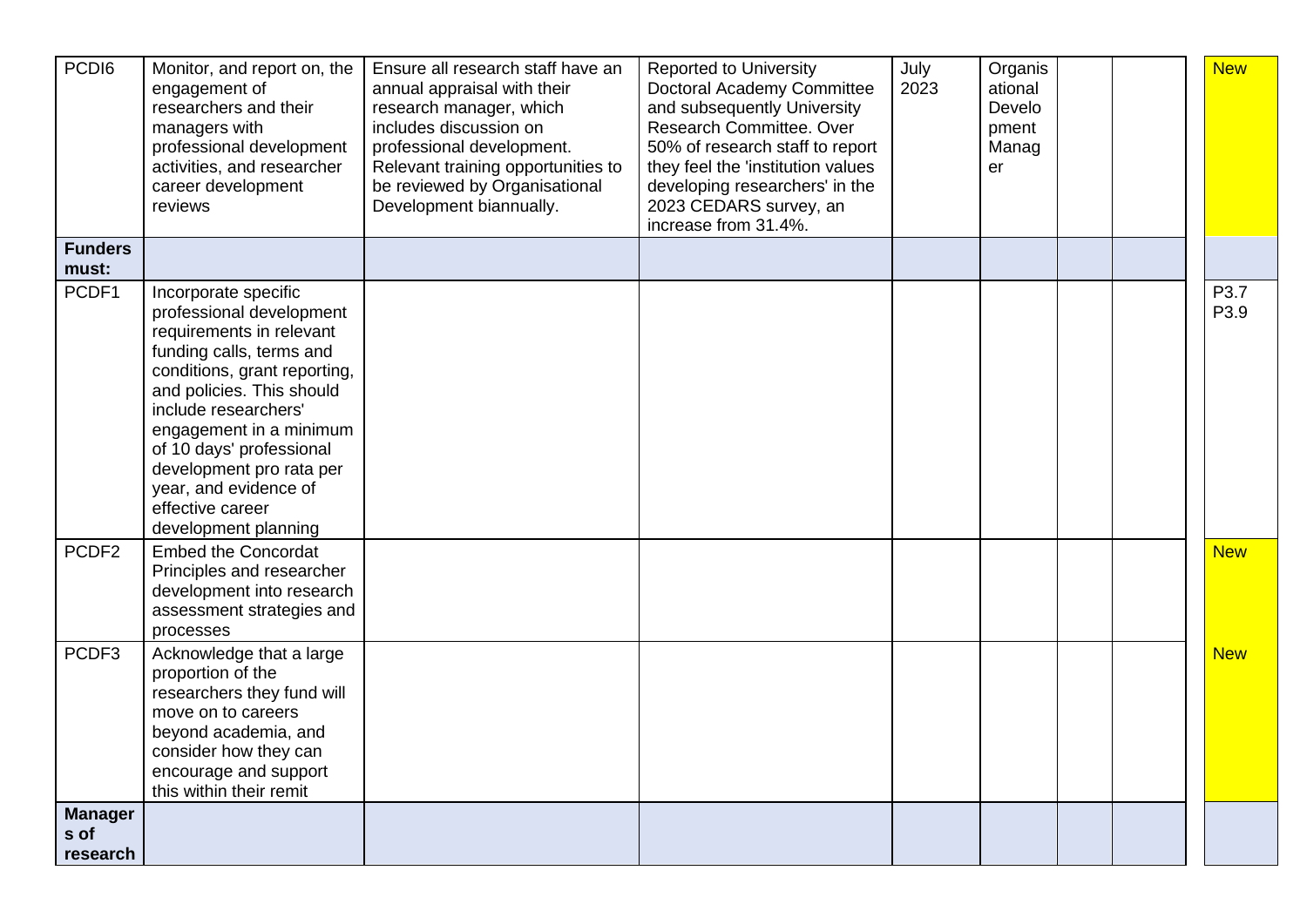| ers<br>must: |                                                                                                                                                                                                                                                  |                                                                                                                         |                                                                                                                                                                                                                                                                                                                                                                                                                                                                               |              |                                                                                   |  |                                  |
|--------------|--------------------------------------------------------------------------------------------------------------------------------------------------------------------------------------------------------------------------------------------------|-------------------------------------------------------------------------------------------------------------------------|-------------------------------------------------------------------------------------------------------------------------------------------------------------------------------------------------------------------------------------------------------------------------------------------------------------------------------------------------------------------------------------------------------------------------------------------------------------------------------|--------------|-----------------------------------------------------------------------------------|--|----------------------------------|
| PCDM1        | Engage in regular career<br>development discussions<br>with their researchers,<br>including holding a career<br>development review at<br>least annually                                                                                          | A review of the Academic<br>Appraisal systems and forms to<br>be undertaken in 2021/22.                                 | 1) New appraisal system/forms<br>to launch in 2022/23.<br>2) Consultation to include<br>views and input from research<br>staff<br>3) 100% of research staff to<br>have had an appraisal by<br>2023, with a minimum of 70%<br>reporting their appraisal as<br>useful. Minimum of 70% of<br>research staff reporting they<br>have a regular formal career<br>development review (up from<br>46.7%), with minimum of 80%<br>reporting the review as useful<br>(currently 85.7%). | July<br>2023 | Deputy<br>Vice<br>Chance<br>llor<br>Deputy<br><b>Director</b><br>of HR            |  | P <sub>2.3</sub>                 |
| PCDM2        | Support researchers in<br>exploring and preparing<br>for a diversity of careers,<br>for example, through the<br>use of mentors and<br>careers professionals,<br>training, and secondments                                                        | See PCDI3 (Careers support) and<br>ECR1 (voluntary mentoring<br>scheme)                                                 | See PCDI3 (Careers support)<br>and ECR1 (voluntary<br>mentoring scheme)                                                                                                                                                                                                                                                                                                                                                                                                       |              | Senior<br>Commu<br>nication<br>S<br>Officer,<br>Career<br>s office,<br><b>KDA</b> |  | P3.4<br>P3.8<br>P <sub>5.5</sub> |
| PCDM3        | Allocate a minimum of 10<br>days pro rata, per year, for<br>their researchers to<br>engage with professional<br>development, supporting<br>researchers to balance the<br>delivery of their research<br>and their own professional<br>development | See PCDI1 (consultation on<br>professional development) and<br>PCDI4 all research staff<br>undertaking annual appraisla | All research staff undertaken<br>annual appraisal, with<br>minimum 70% reporting<br>appraisal as useful. See<br>PCDI4                                                                                                                                                                                                                                                                                                                                                         | July<br>2023 | <b>PVC</b><br>Resear<br>ch 8<br>Innovati<br>on                                    |  | <b>New</b>                       |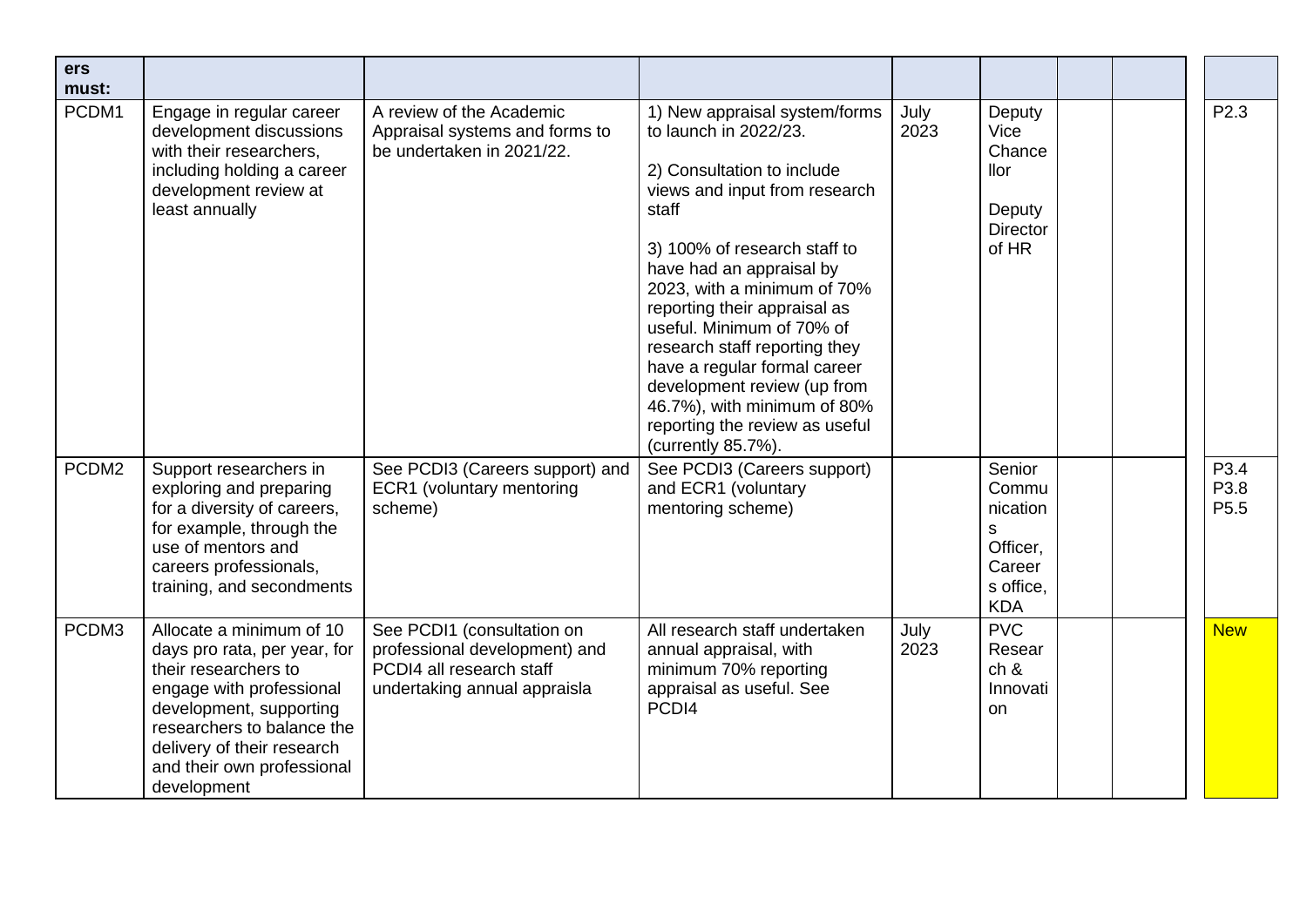| PCDM4                           | Identify opportunities, and<br>allow time (in addition to<br>the 10 days professional<br>development allowance),<br>for their researchers to<br>develop their research<br>identity and broader<br>leadership skills, and<br>provide appropriate credit<br>and recognition for their<br>endeavours | Managers of Research to support<br>and promote action listed in EI4<br>Research leadership training and<br>also action PCDI4 annual<br>appraisal                                                                                                                                                       | See EI4 and PCDI4                                                                                                                                  |              | Faculty<br>Resear<br>ch<br><b>Director</b><br>s &<br>School<br>Resear<br>ch<br><b>Director</b><br>s | P3.6<br>P3.9<br>P <sub>5.5</sub> |
|---------------------------------|---------------------------------------------------------------------------------------------------------------------------------------------------------------------------------------------------------------------------------------------------------------------------------------------------|--------------------------------------------------------------------------------------------------------------------------------------------------------------------------------------------------------------------------------------------------------------------------------------------------------|----------------------------------------------------------------------------------------------------------------------------------------------------|--------------|-----------------------------------------------------------------------------------------------------|----------------------------------|
| PCDM5                           | Engage in leadership and<br>management training to<br>enhance their personal<br>effectiveness, and to<br>promote a positive attitude<br>to professional<br>development                                                                                                                            | Promote positive attitude to<br>professional development as part<br>of new leaders programme.                                                                                                                                                                                                          | 60% engagement from all new<br>managers with 'Insights into<br>Professional Development'<br>workshop as part of new<br>manager induction programme | Sept<br>2022 | Organis<br>ational<br>Develo<br>pment<br>Manag<br>er                                                | <b>New</b>                       |
| <b>Researc</b><br>hers<br>must: |                                                                                                                                                                                                                                                                                                   | link to actions above and put all<br>responsibility for researcher                                                                                                                                                                                                                                     |                                                                                                                                                    |              |                                                                                                     |                                  |
| PCDR1                           | Take ownership of their<br>career, identifying<br>opportunities to work<br>towards career goals,<br>including engaging in a<br>minimum of 10 days<br>professional development<br>pro rata per year                                                                                                | See PCD14                                                                                                                                                                                                                                                                                              | See PCD14                                                                                                                                          |              | Resear<br>ch Staff                                                                                  | P <sub>5.5</sub>                 |
| PCDR <sub>2</sub>               | Explore and prepare for a<br>range of employment<br>options across different<br>sectors, such as by<br>making use of mentors,<br>careers professionals,<br>training and secondments                                                                                                               | Researchers to engage with<br>actions in PCDI3 (Careers<br>support) and research staff to<br>engage with actions in ECR1<br>(voluntary mentoring scheme)<br>and PCDI1 (min 10 days<br>professional development), which<br>will be promoted through the<br><b>Researcher Communications</b><br>Strategy | See PCDI3, ECR1 and PCDI1                                                                                                                          |              | Resear<br>chers                                                                                     | P3.8                             |